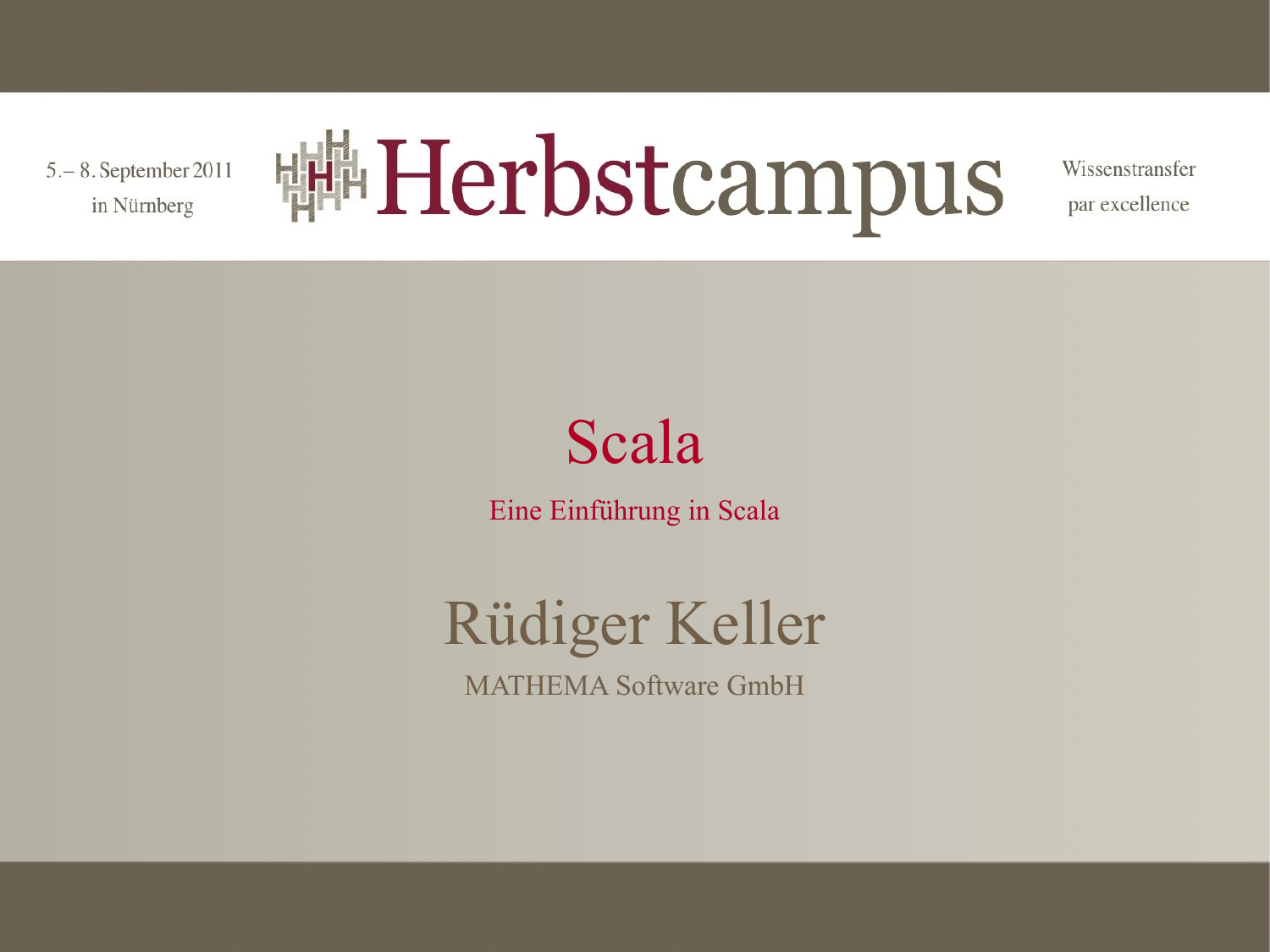# Scala – Überblick

- *Sca*lable *La*nguage
- Statisch typisierte Sprache für die JVM
- "Ein besseres Java", vereint Konzepte objektorientierter und funktionaler Programmierung
- Entwickelt unter der Regie von Martin Odersky am Ecole Polytechnique Fédérale de Lausanne
- Designbeginn 2001, aktuelle Version 2.9.1
- Kommerzieller Support durch Firma Typesafe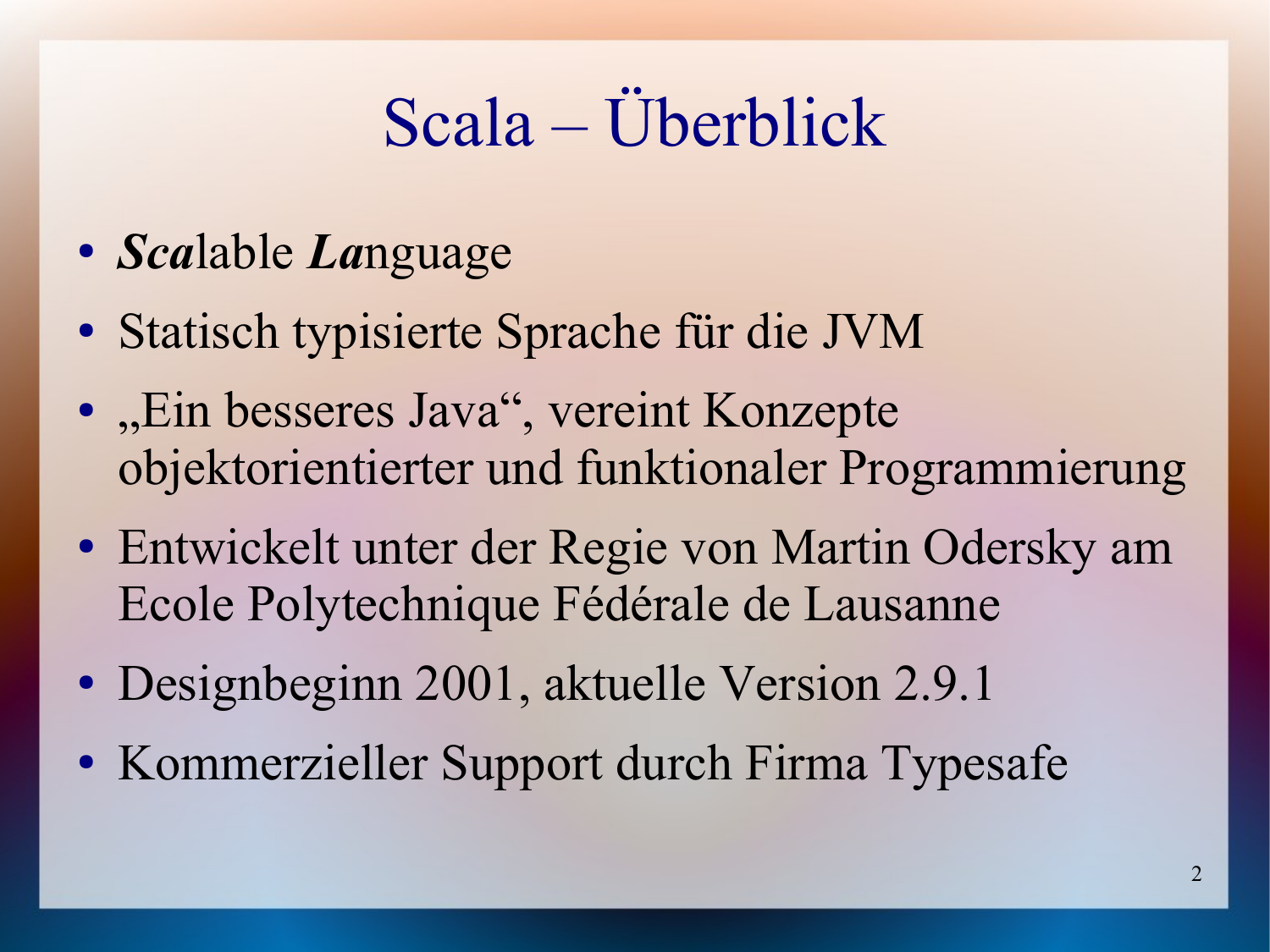## Ein Vorgeschmack

#### **object** Fakultaet {

 **def** main(args: **Array**[String]): Unit = println(fakultaet(20)) **def** fakultaet(n: BigInt): BigInt = **if**(n == 0) 1 **else** n \* fakultaet(n – 1) }

#### • Ähnlich Java, aber

- Keine statischen Methoden, stattdessen Objekte
- andere Definitions syntax
- public ist Standard
- Semikolons sind optional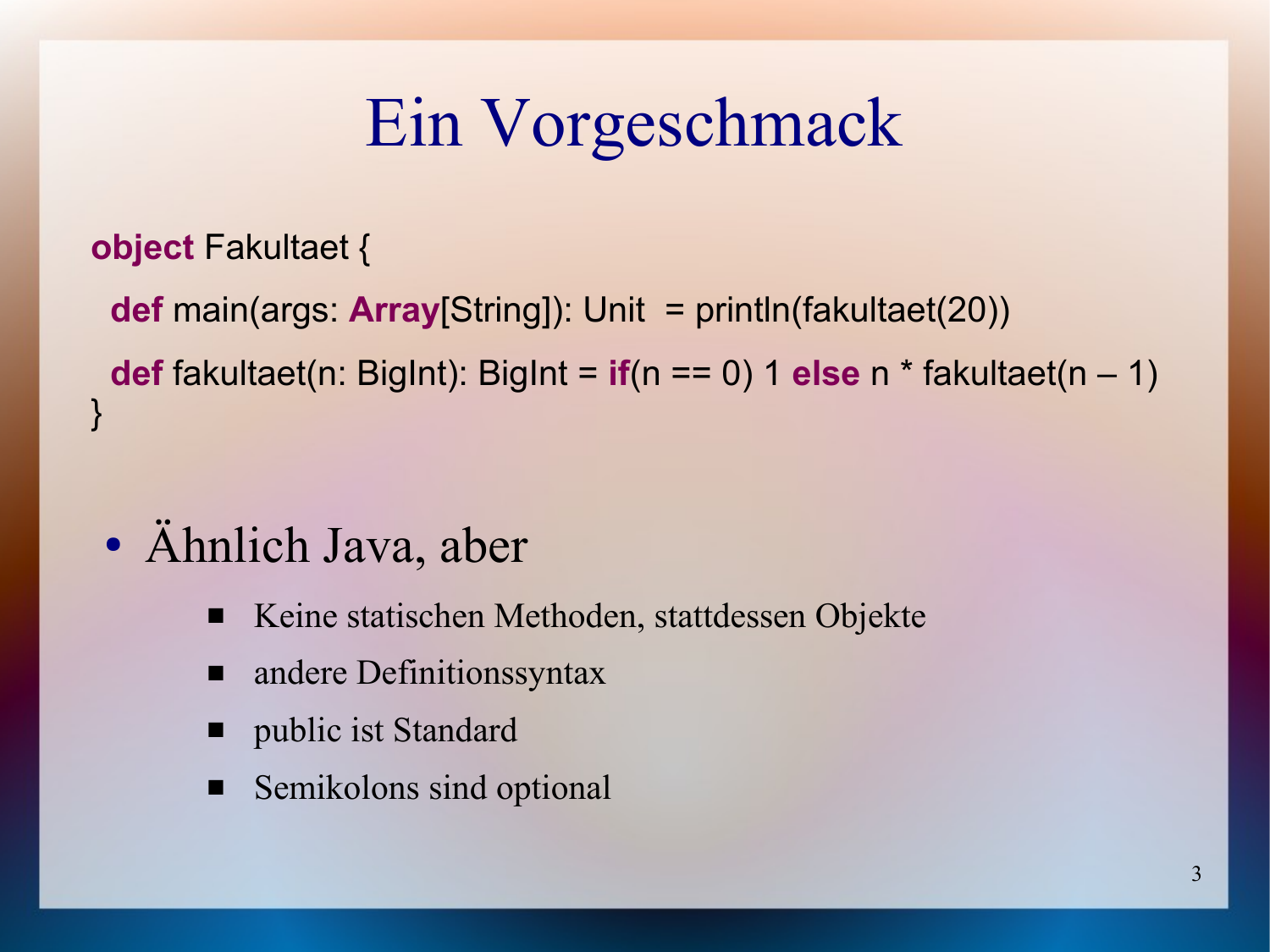## Allgemeines

- Scala und Java sind voll interoperabel (gegenseitiger Zugriff auf Methoden, Felder, Klassen, …)
- Statisches Typsystem
- Vollständig objektorientiert, keine primitiven Typen
- Funktional: unterstützt Funktionen und Closures
- Keine Checked-Exceptions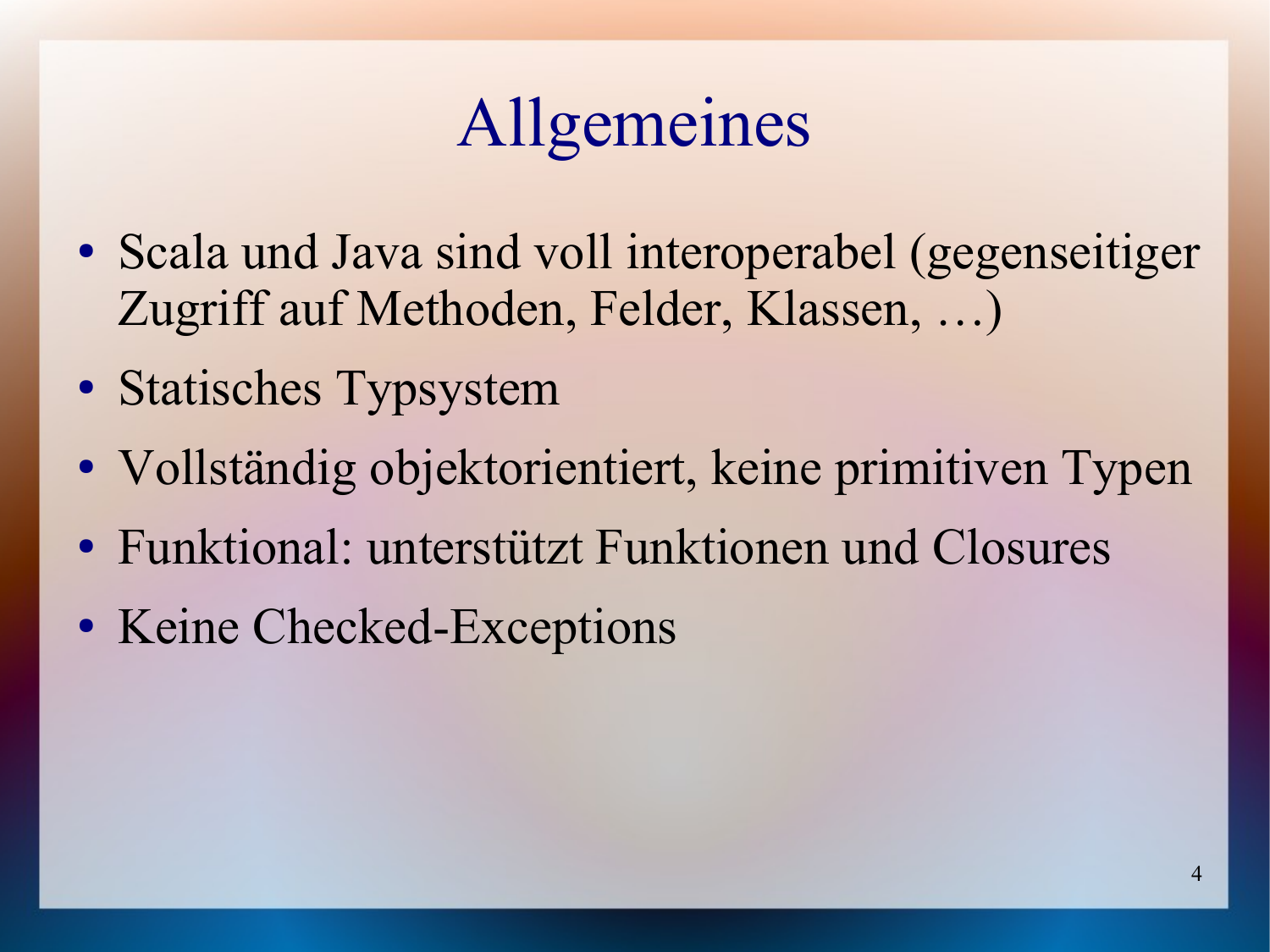#### Syntax - Definitionen

**int** i; **var** i: **Int final int** i; **val** i: **Int**

**void** method() { … } **def** method { … } **int** num() { **return** res; } **def** num: **Int** = res

**class** Foo<T> **class** Foo[T]

#### Java Scala

**int** add(**int** a)  $\{ ... \}$  **def** add(**a: Int**): **Int** =  $\{ ... \}$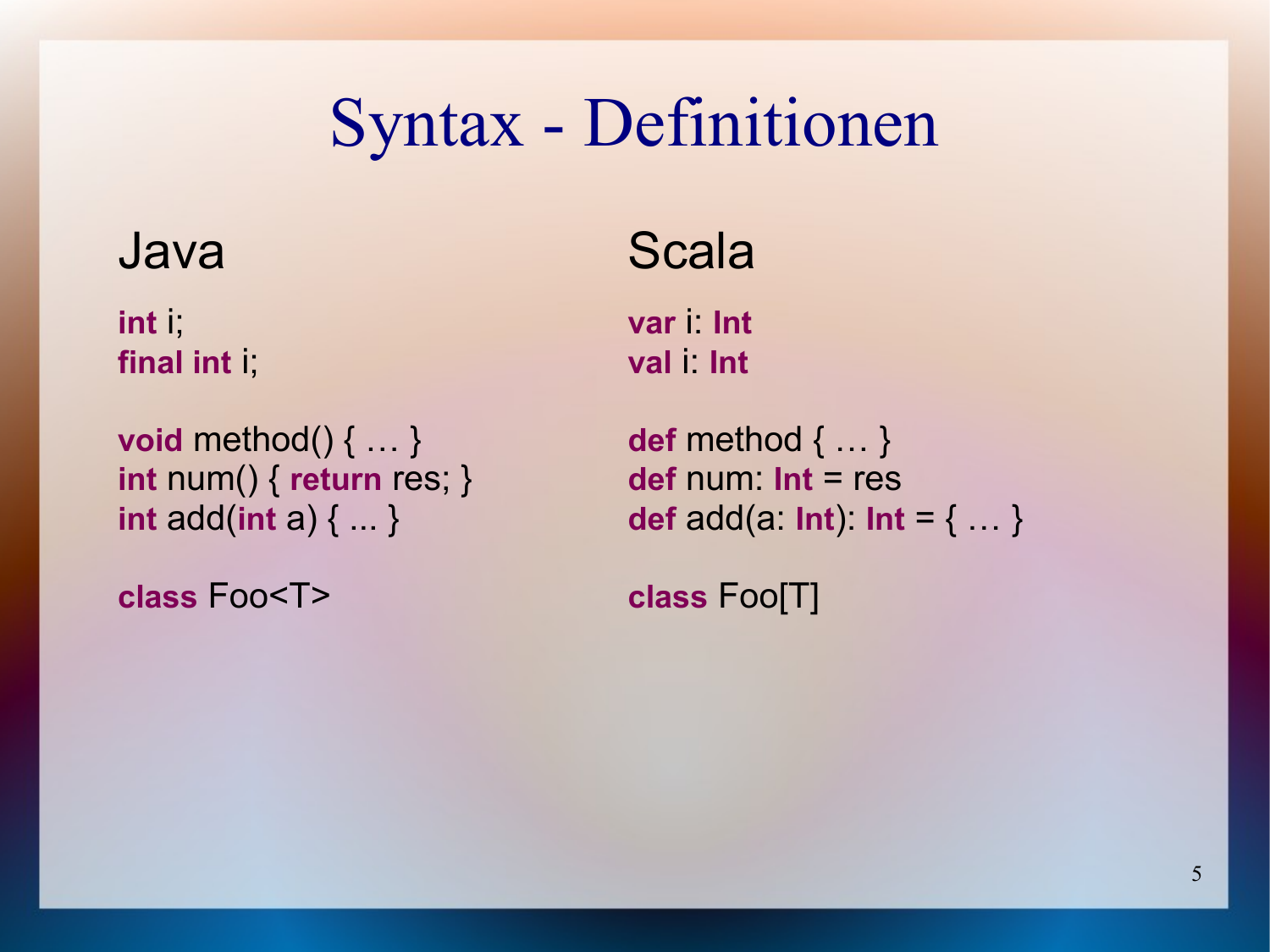### Typinferenz

• Typinferenz erlaubt das Weglassen von Typangaben

Ausdruck Typ

**val** test = "Test" test: String

**val** map = Map("a" -> 1, "b" -> 2) map: Map[String, Int]

**def** fun(x: **Any**) = x.toString fun(x: **Any**): String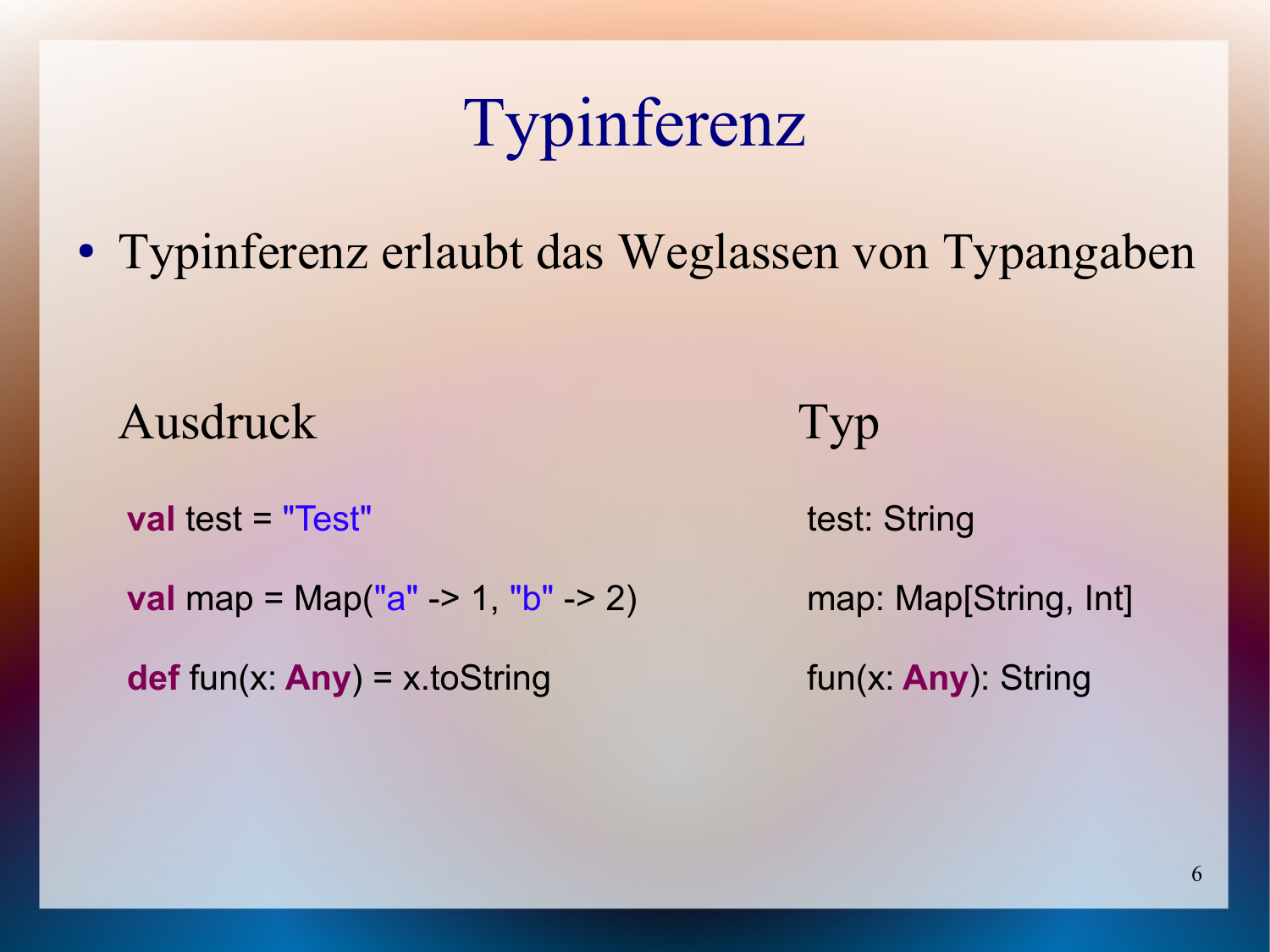### Syntax - Ausdrücke

• Methodenaufrufe

obj.method(arg) obj method arg

- Operatoren sind normale Methoden 1.0 + 2.0 ist äquivalent zu 1.0.+(2.0)
- Bedingte Ausdrücke

**if**(cond) expr1 **else** expr2 **val** v = **if**(cond) a **else** b

• Schleifen

**while**(cond) { expr }  $for(x < -exp r1)$  {  $exp r2$  }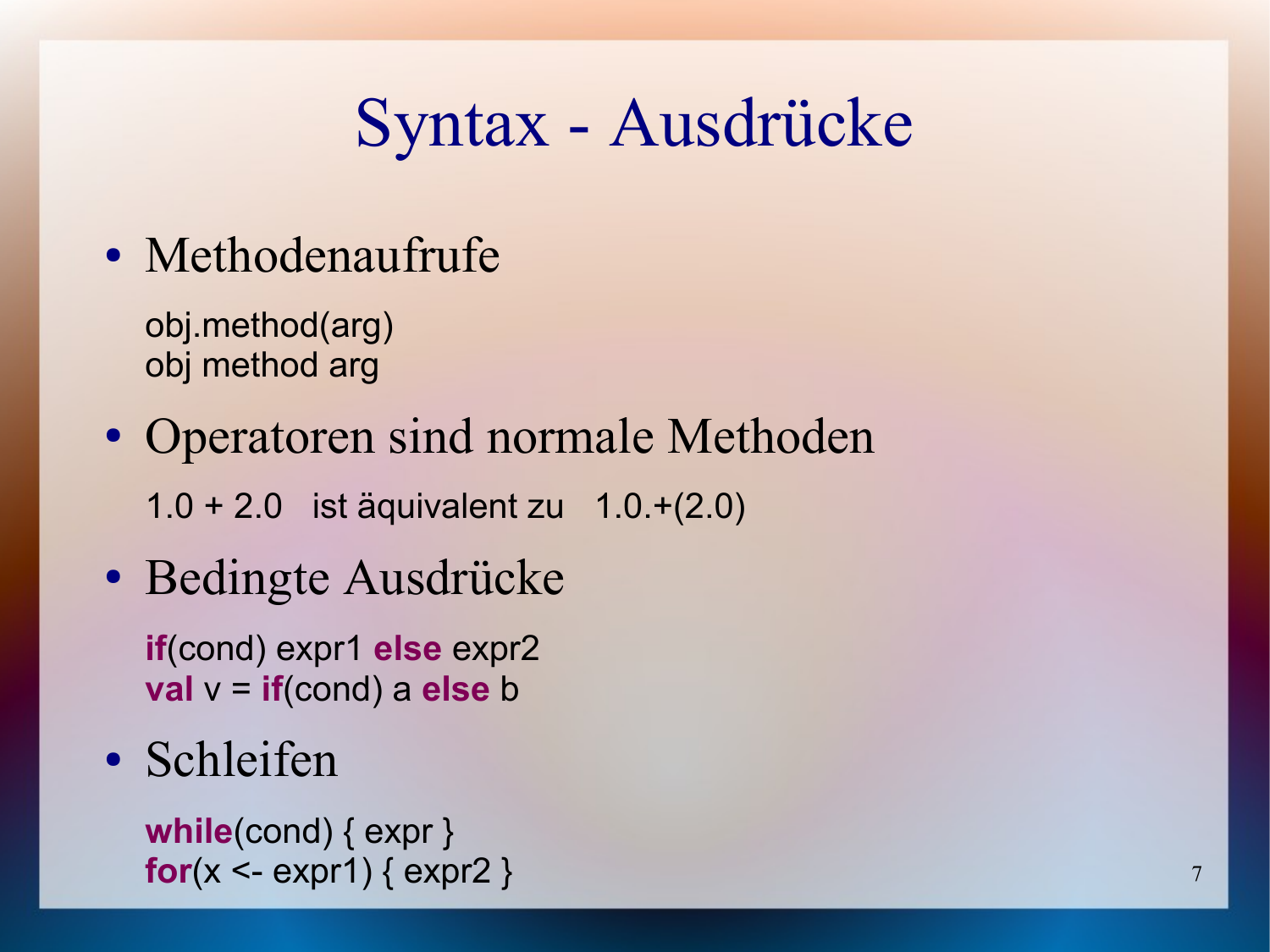#### Funktionen

• Funktionen kennen wir aus der Schulmathematik

 $f(x) = x + 3$  $g(x, y) = 2xy$ 

• In Scala

**val**  $f = (x: Int) = > x + 3$ **val**  $g = (x: Int, y: Int) = > 2 * x * y$ 

• Aufruf wie eine Methode

**val**  $y = f(39)$ **val**  $z = g(3, 7)$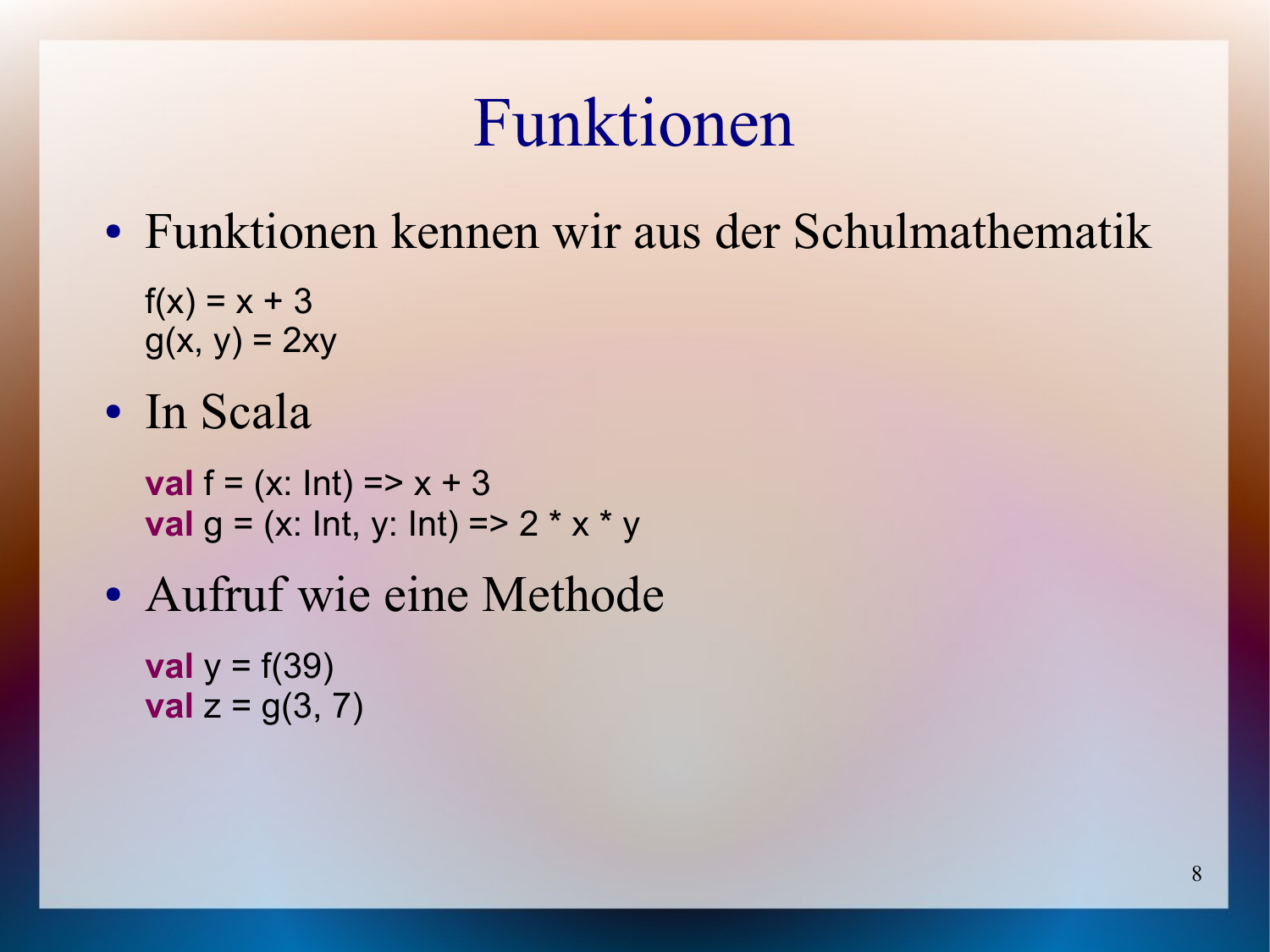# Collections

- Scala hat eigene Collections mit Listen, Maps, Sets, ...
- Mutable und immutable Varianten, immutable ist Standard
- Sehr mächtig durch eine Vielzahl an Operationen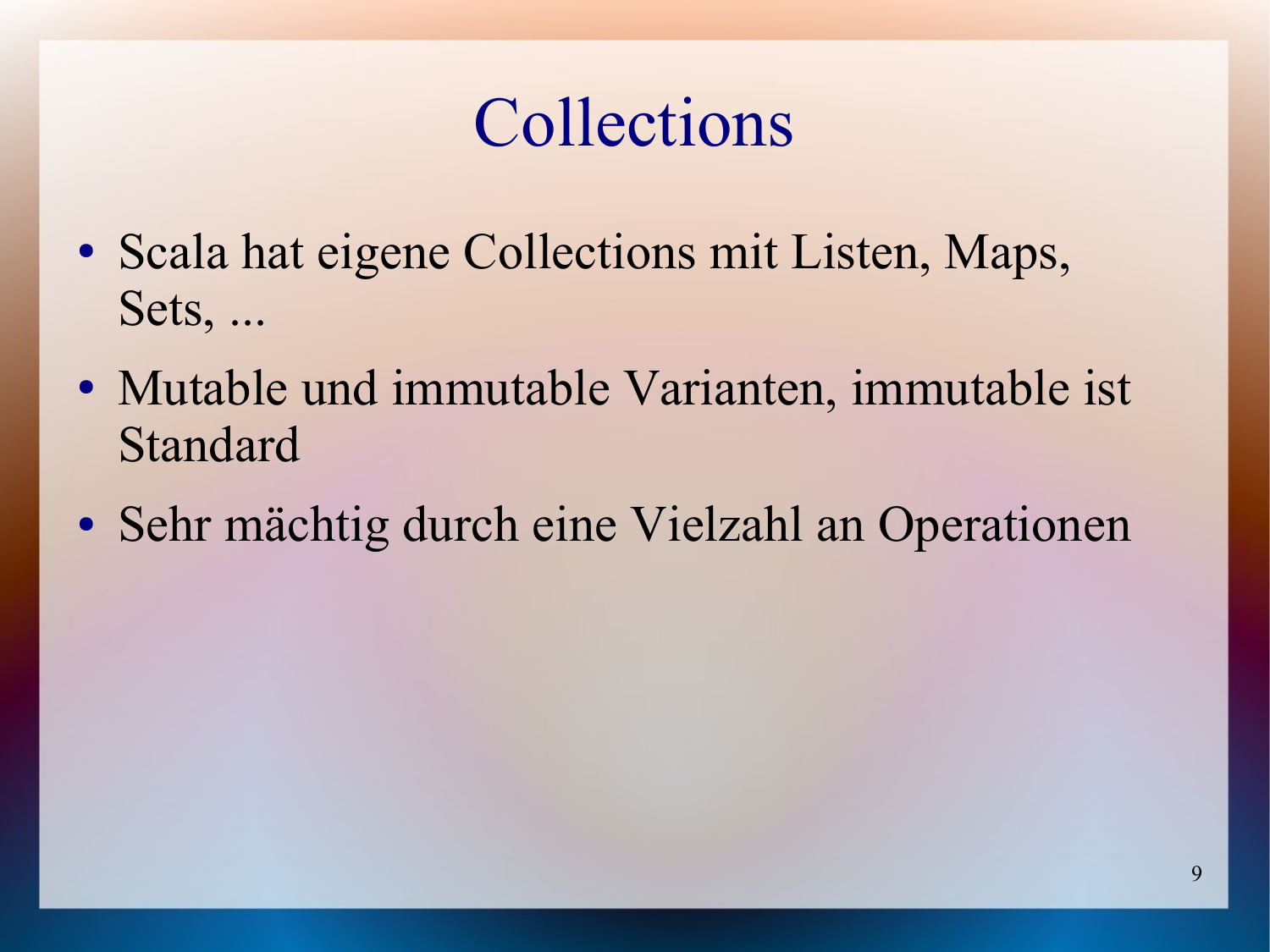#### Collections - Beispiele

- Gehaltserhöhung für alle angestellte.foreach(\_.gehalt \*= 1.1)
- Die zehn Bestverdiener

**val** topTen = angestellte.sortBy( .gehalt).takeRight(10)

- Minderjährige und Erwachsene unterscheiden **val** (minors, adults) = persons.partition(\_.age < 18)
- Summe aller Gehälter

**val** summe = angestellte.map( .gehalt).sum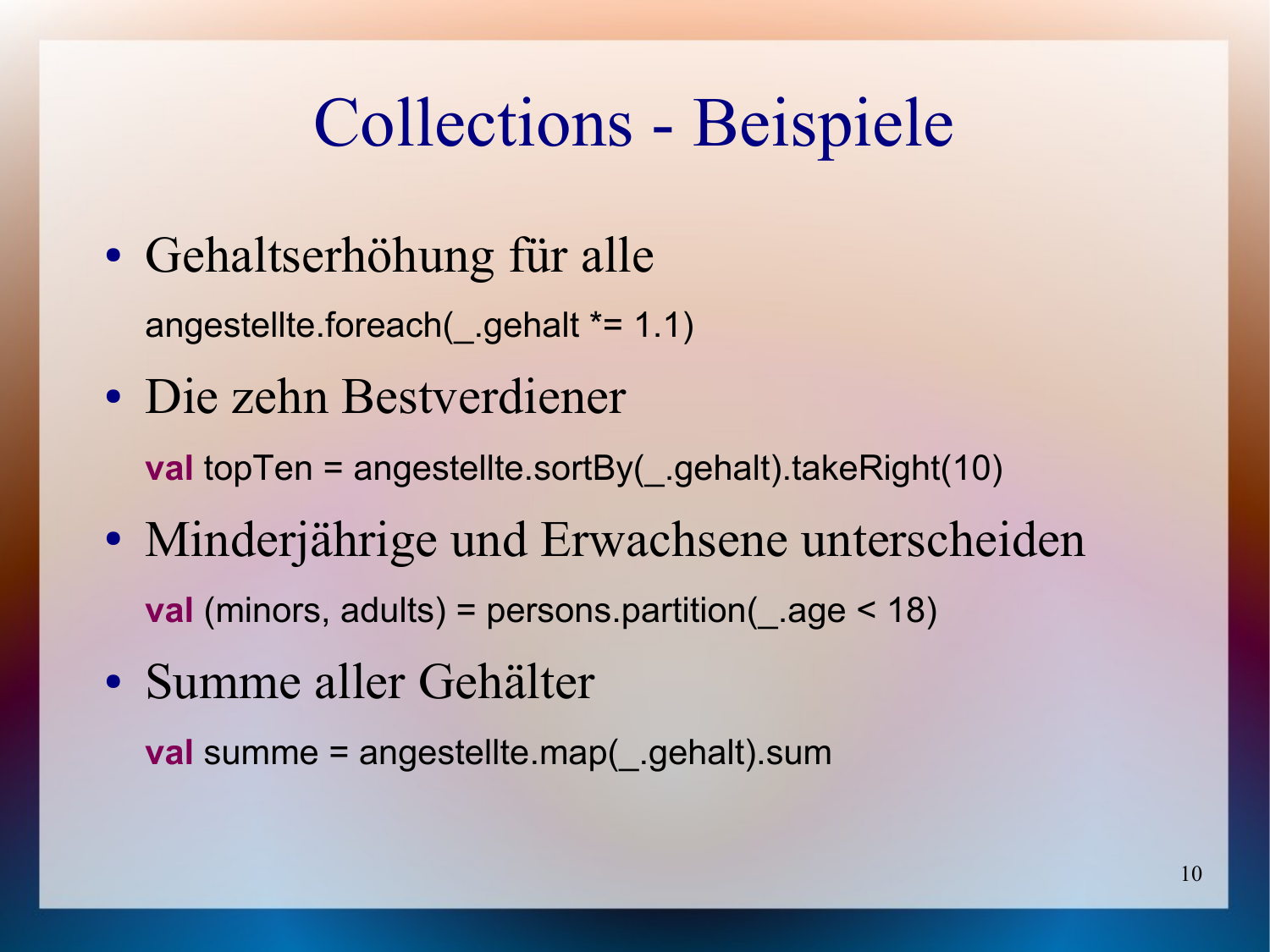#### Parallel Collections

- Neu seit Scala 2.9
- Operationen werden parallel ausgeführt
- Lastverteilung per Work-Stealing mit Hilfe des Fork-Join-Frameworks (JSR-166, auch in Java 7)

**val** topTen = angestellte.par.sortBy( .gehalt).takeRight(10) **val** (minors, adults) = persons par.partition( .age < 18) **val** summe = angestellte par map( gehalt) sum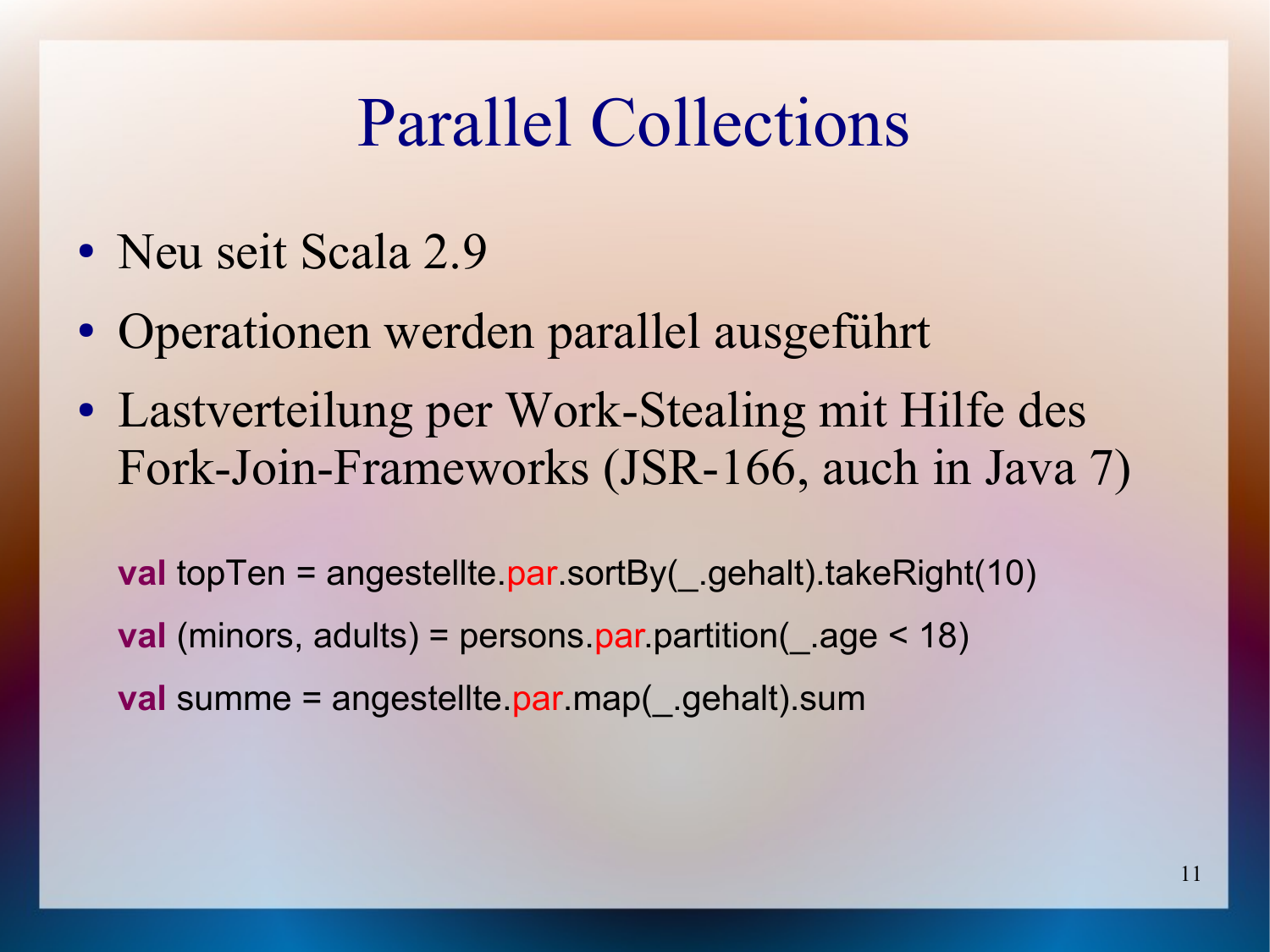#### Case Klassen

• Value-Klassen mit Gettern, Settern, equals, hashCode und toString

**case class** Angesteller( name: String, abteilung: String, gehalt: BigDecimal )

**val** hans = Angesteller("Hans Schmidt", "Personal", 50000) **val** petra = Angesteller("Petra Huber", "Personal", 50000) **val** hansBefördert = hans.copy(gehalt = hans.gehalt \* 2) **val** name = hans.name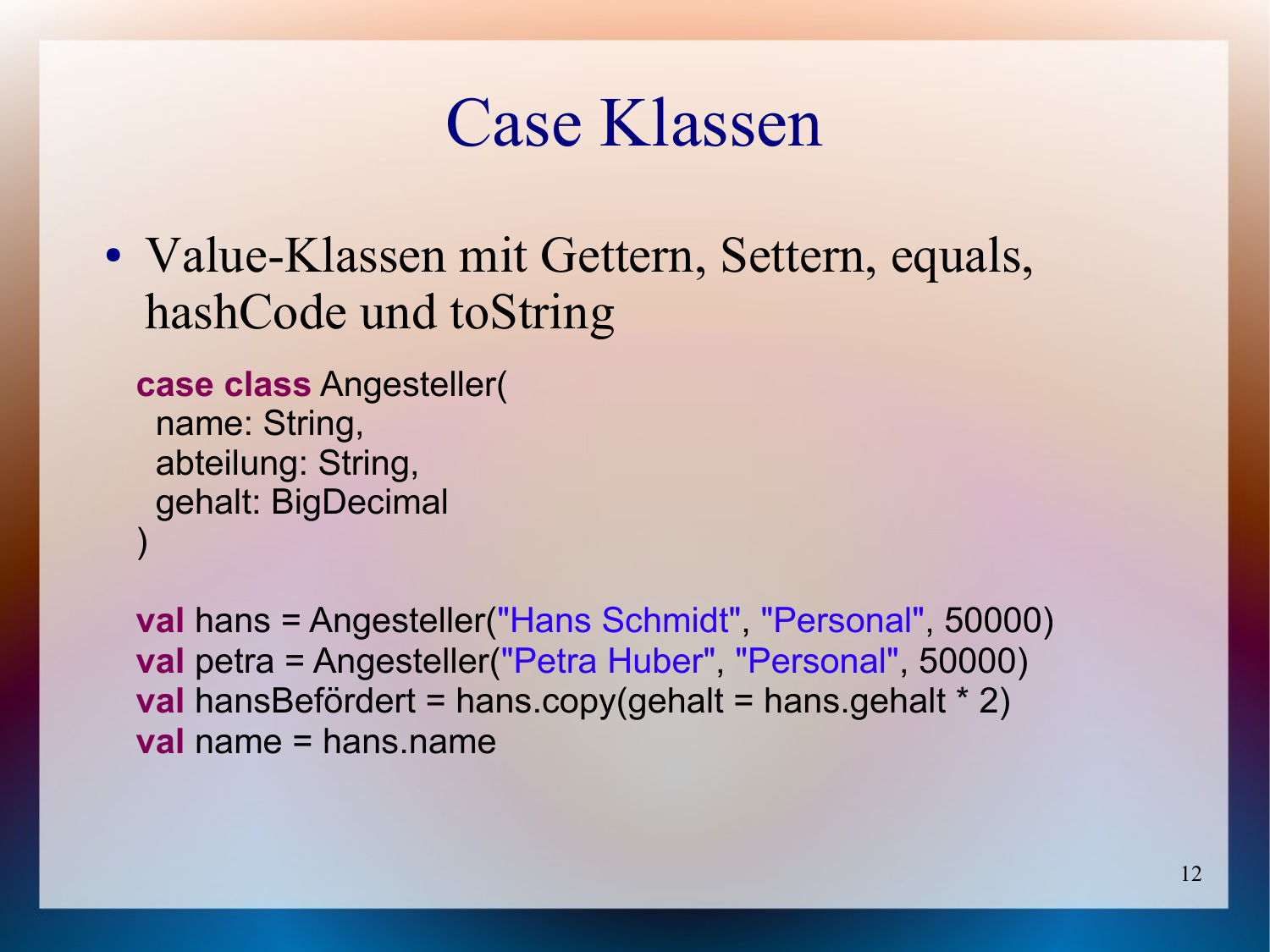## Pattern-Matching

• Match-Ausdruck: switch on steroids

```
def asString(x: Any) = x match {
  case null => "null"
  case "" => "Der leere String"
  case d: Date => dateFormat.format(d)
 case i: Int if(i \% 2 == 0) => "Eine gerade Zahl"
 case Angestellter(, "Personal", ) => "Personaler"
  case Angestellter(_, _, gehalt) if(gehalt > 1e6) => "Millionär"
 case => x.toString
}
```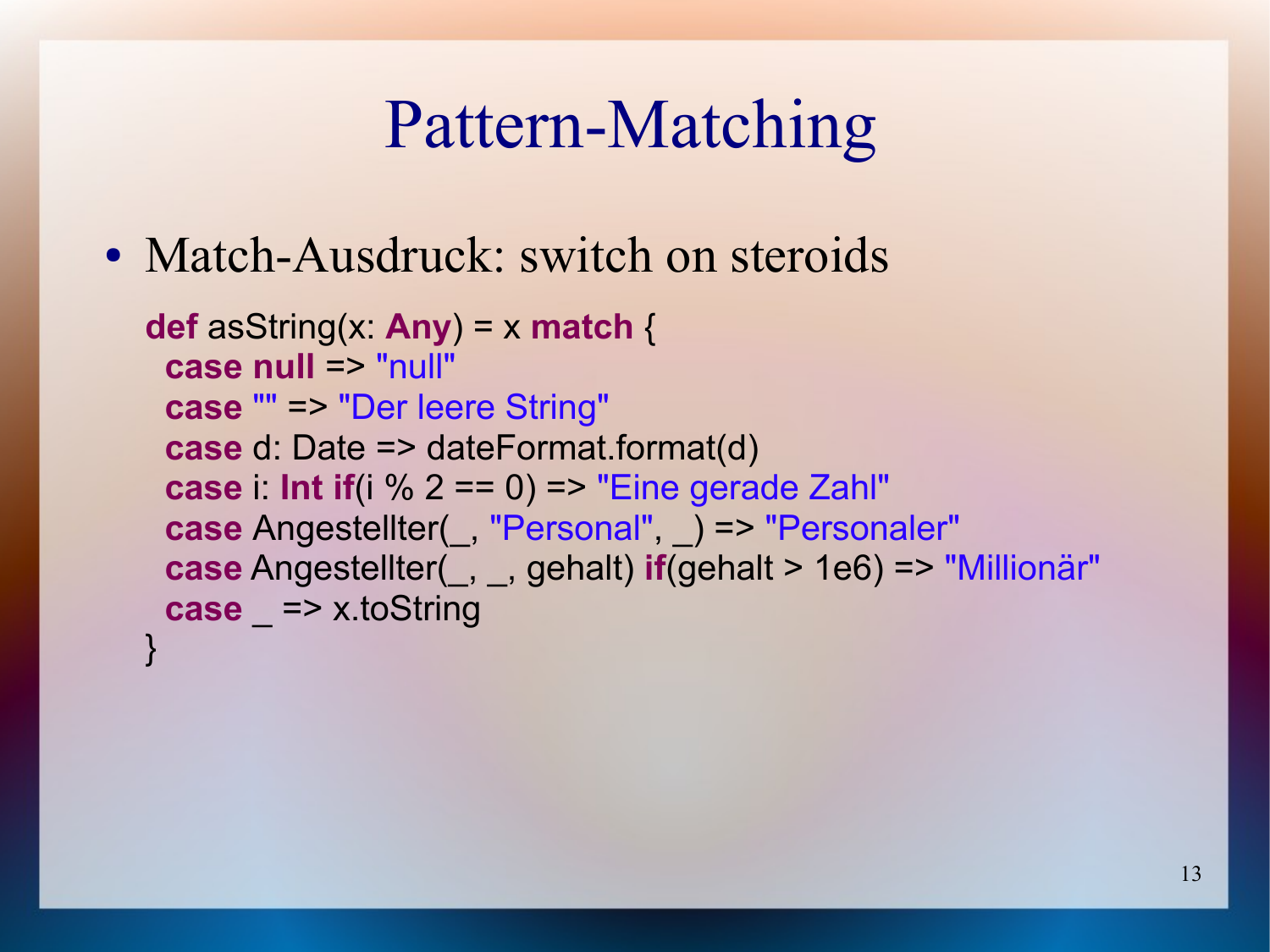#### For-Comprehensions

• Ähnlich for-each in Java, aber mächtiger

**for**( $x < -0$  until 10) print( $x$ ) *Ausgabe*: 0123456789

**for**(x <- List(1, 2, 3, 4, 5) **if**(x % 2 != 0)) **yield** x *Ergebnis*: List(1, 3, 5)

**for**( $x <$  List("a", "b");  $y <$  (1 to 3)) **yield**  $(x + y)$ *Ergebnis*: List("a1", "a2", "a3", "b1", "b2", "b3")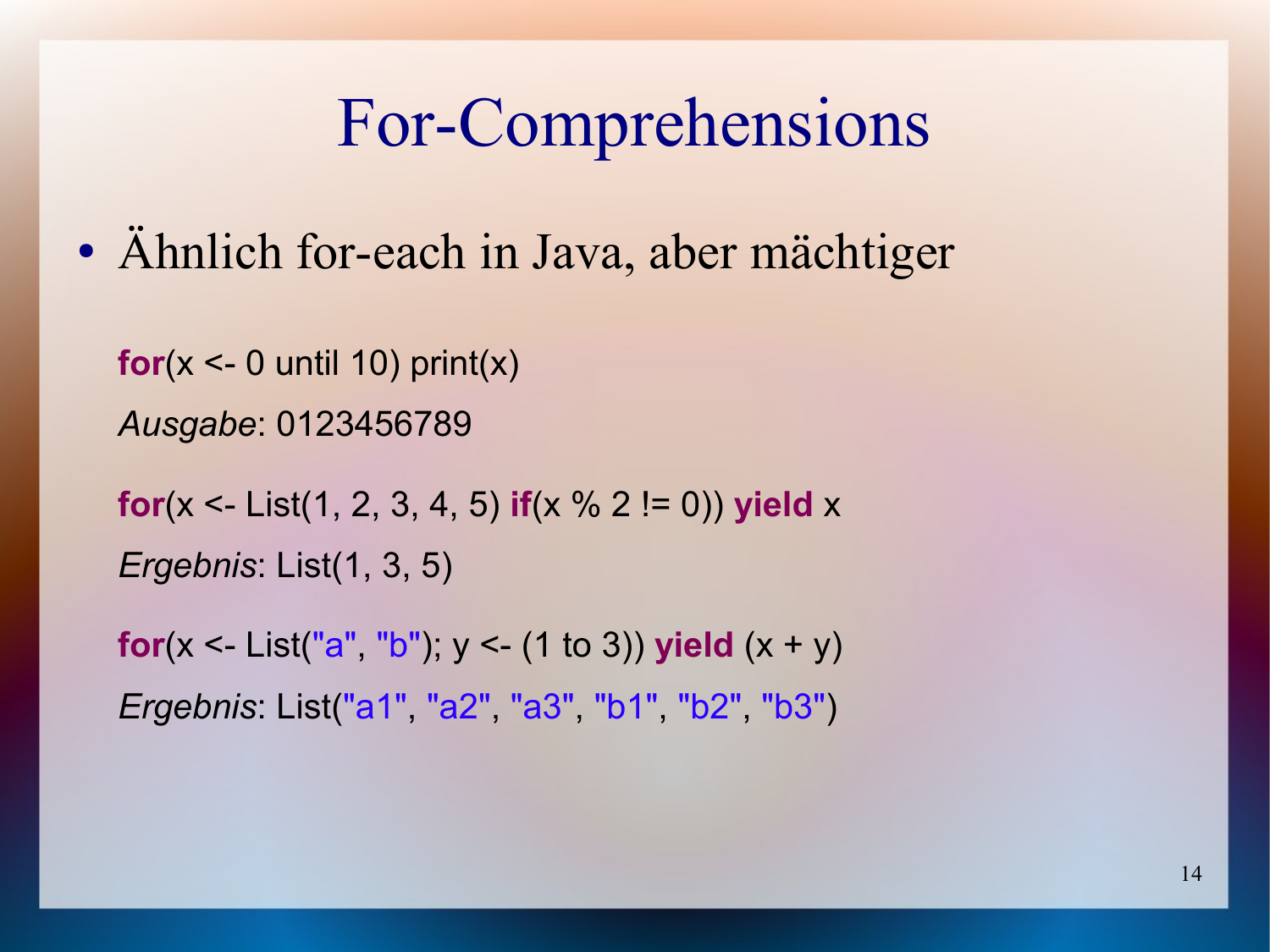# Option – ein typsicheres null

• Kann entweder Some(x) sein, oder None

```
val opt: Option[String] = ...
opt match {
  case Some(string) => println(string)
  case None => println("None - da war nichts")
}
opt foreach println
val string = opt.getOrElse("None - da war nichts")
```
• Verkettung von Methoden die Option liefern mit for

```
for {
  ufo <- getUfo()
  alien <- ufo.getCrewMember()
  weapon <- alien.getWeapon()
} weapon.fire()
```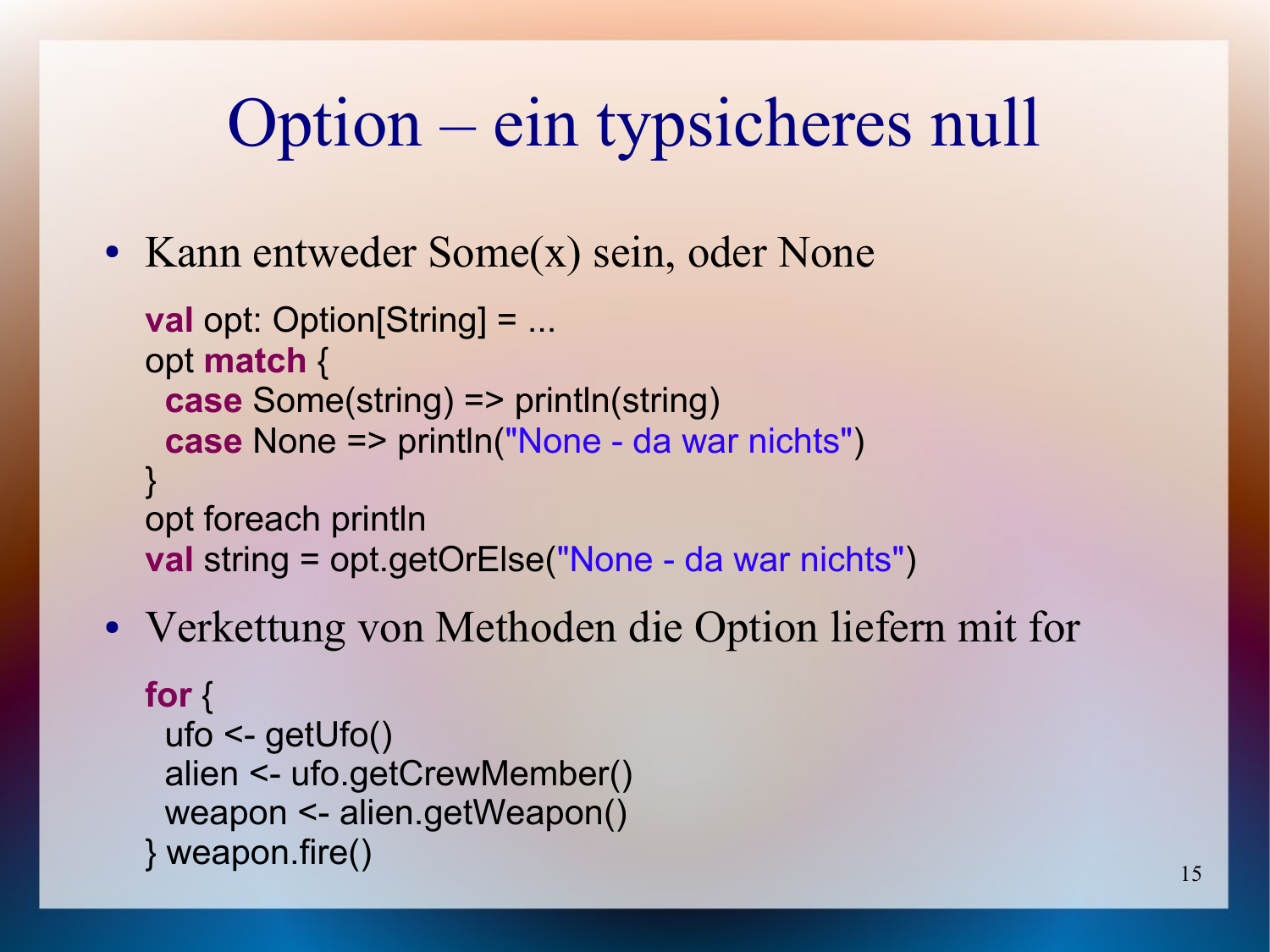#### Actors

- Ein nebenläufiges Programmiermodell basierend auf Nachrichtenaustausch
- Ein Actor ist, single-threaded"

}

}

```
class Pinger extends Actor {
  var pings = 0
  def act = loop {
  react {
    case Ping => pings += 1; sender ! Pong(pings)
    case Quit => exit()
 }
```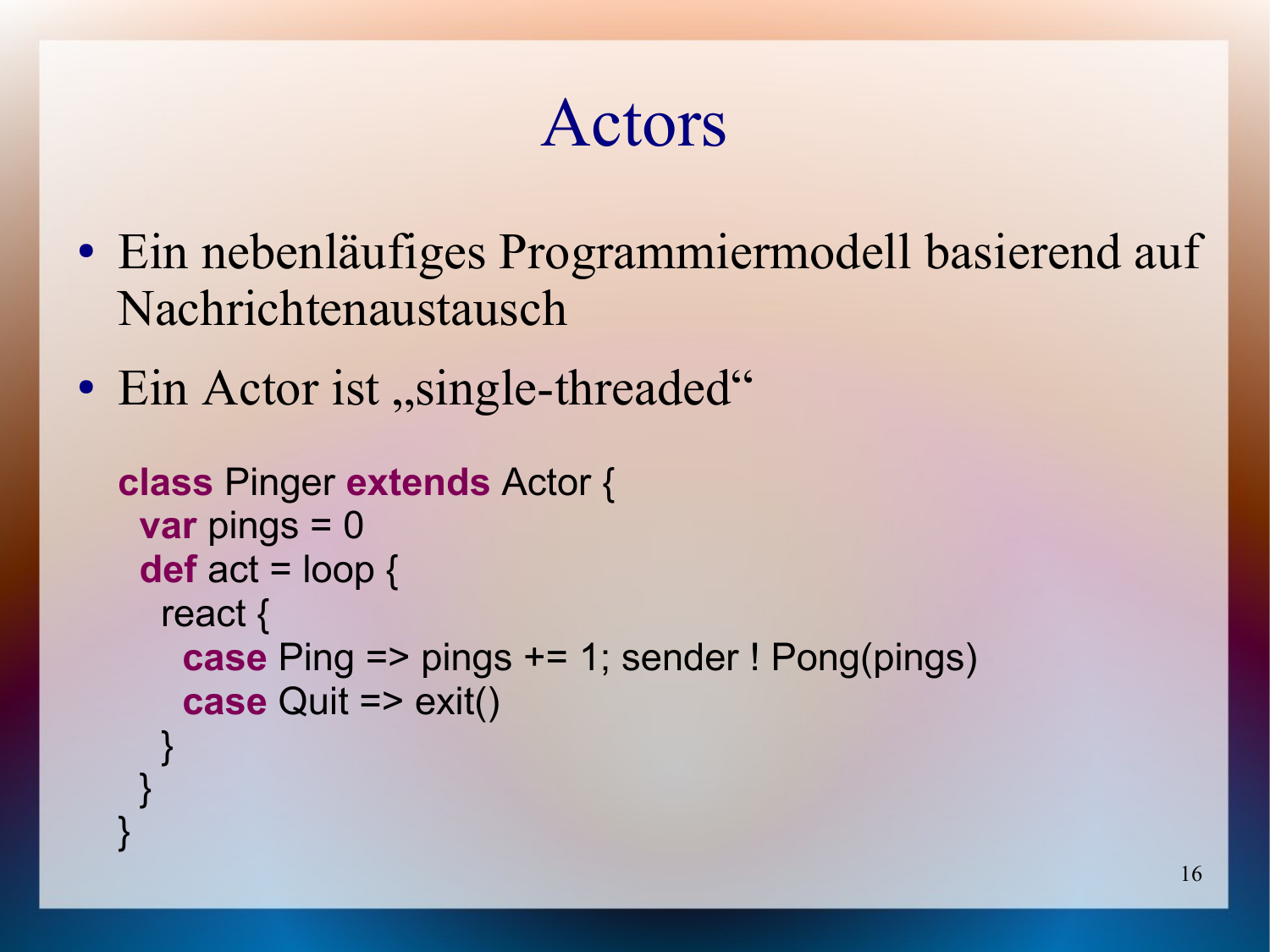#### Referenzen

- Die Website von Scala http://www.scala-lang.org/
- Ein Blog mit vielen Tips und Beispielen http://daily-scala.blogspot.com/
- Ein Buch über Scala, online verfügbar http://programming-scala.labs.oreilly.com/
- "Programming in Scala, Second Edition", M. Odersky, L. Spoon, B. Venners, Artima Inc, 2010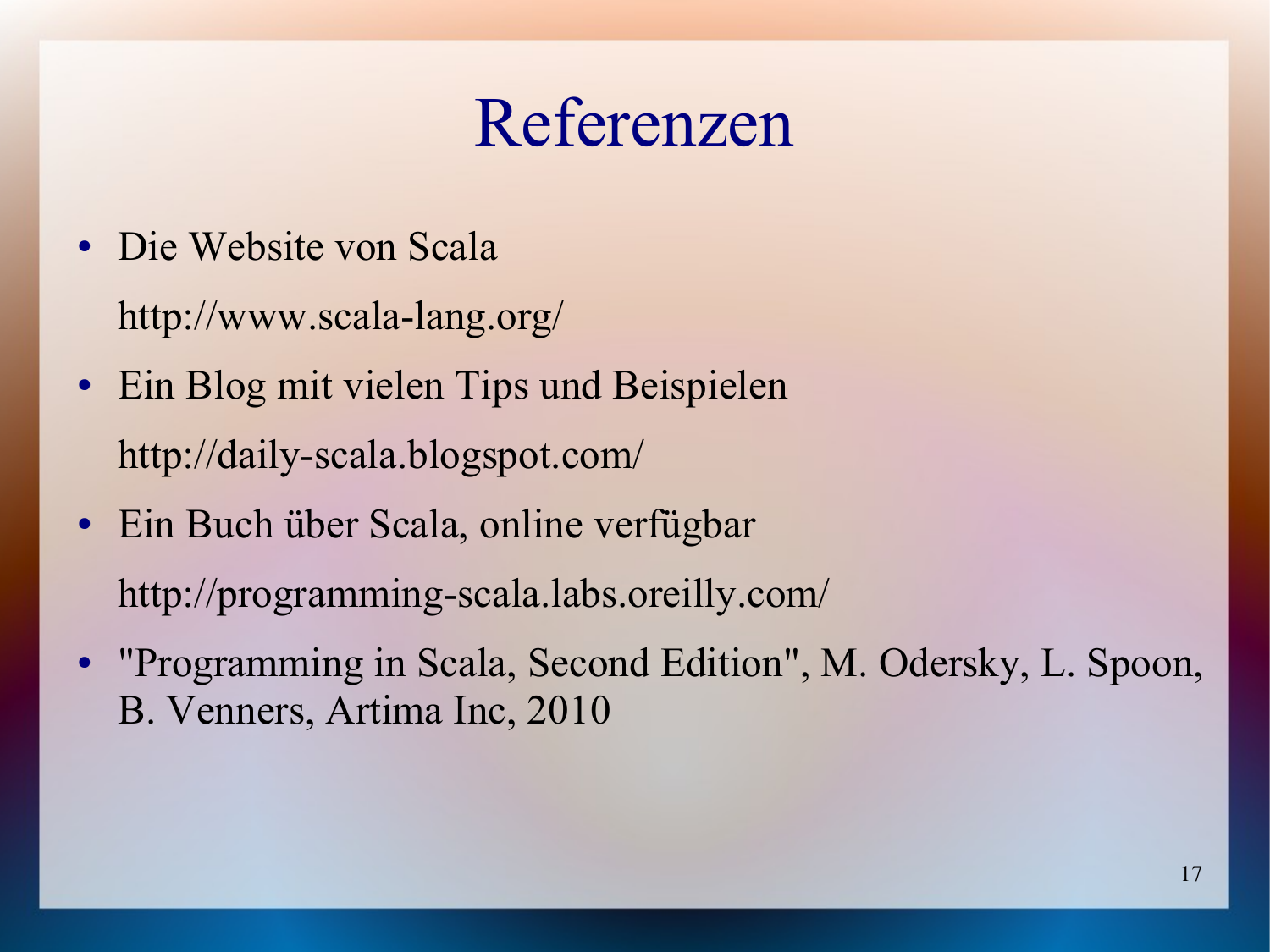5. - 8. September 2011 in Nürnberg



Wissenstransfer par excellence

#### Vielen Dank!

#### ruediger.keller@mathema.de

MATHEMA Software GmbH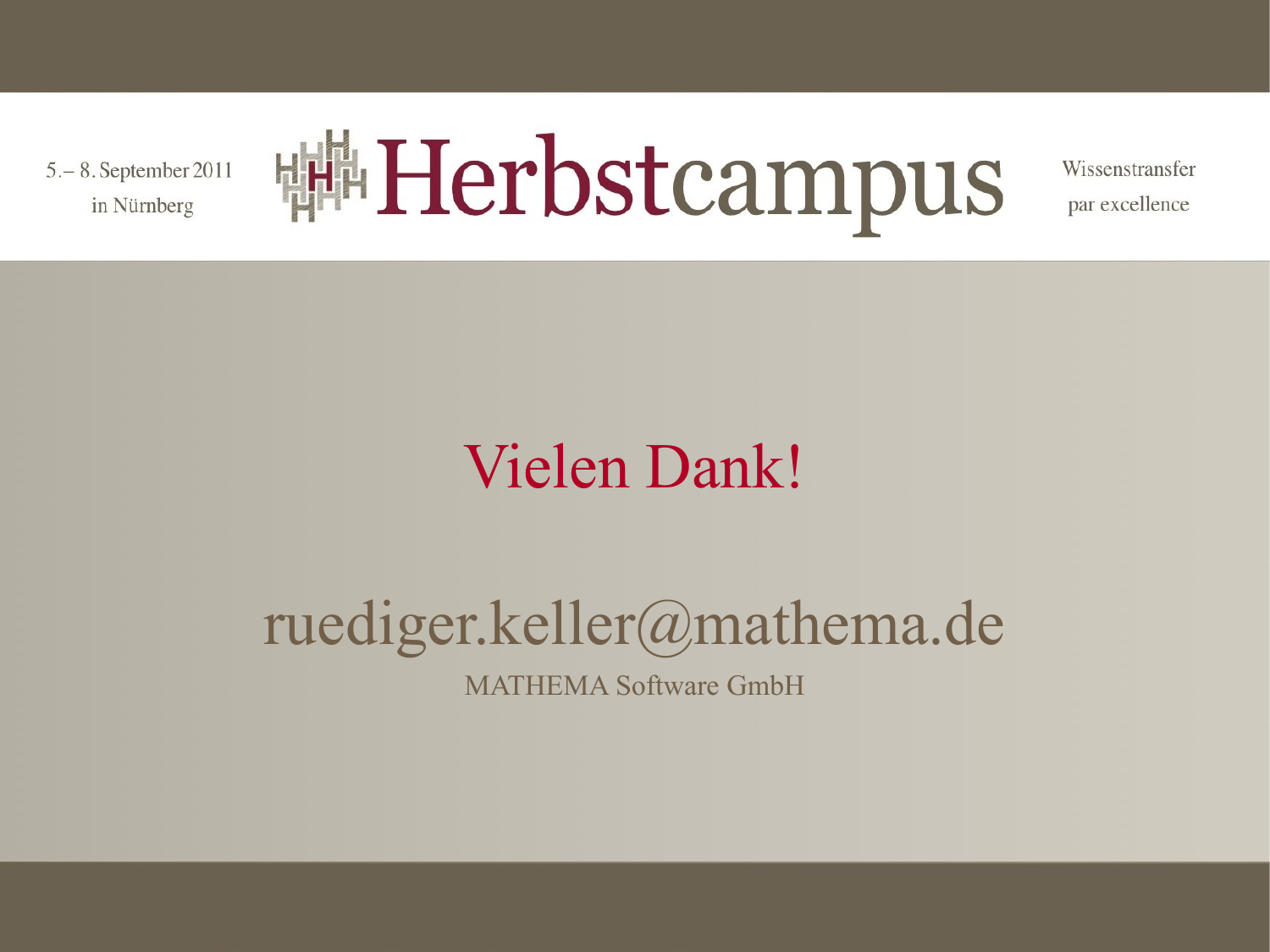#### Backup-Folien

#### Backup-Folien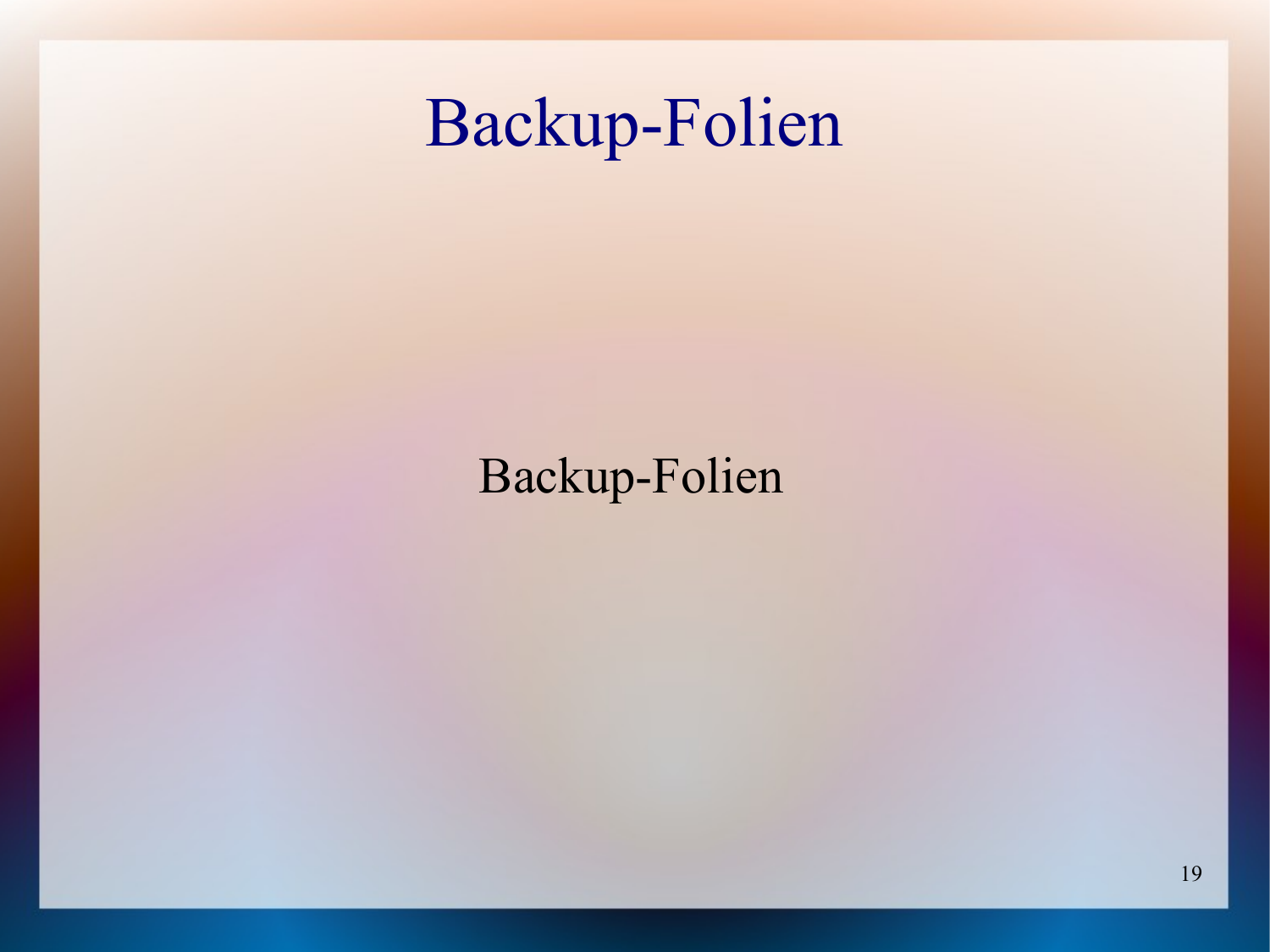## Implicit-Conversions

• Implicit-Conversion bei unpassendem Typ, ermöglicht interne DSLs und Erweiterung gegebener Typen

(0 until 10).toList **val** hello = "Hello World" dropRight 6 **val** m = Map(1 -> "a", 2 -> "b")

• Do it yourself

```
class PimpedString(s: String) {
 def *(n: Int) = \{ vartmp = "", for(0 until n) tmp += s; tmp \}}
implicit def toPimpedString(s: String) = new PimpedString(s)
"Hallo" * 3
```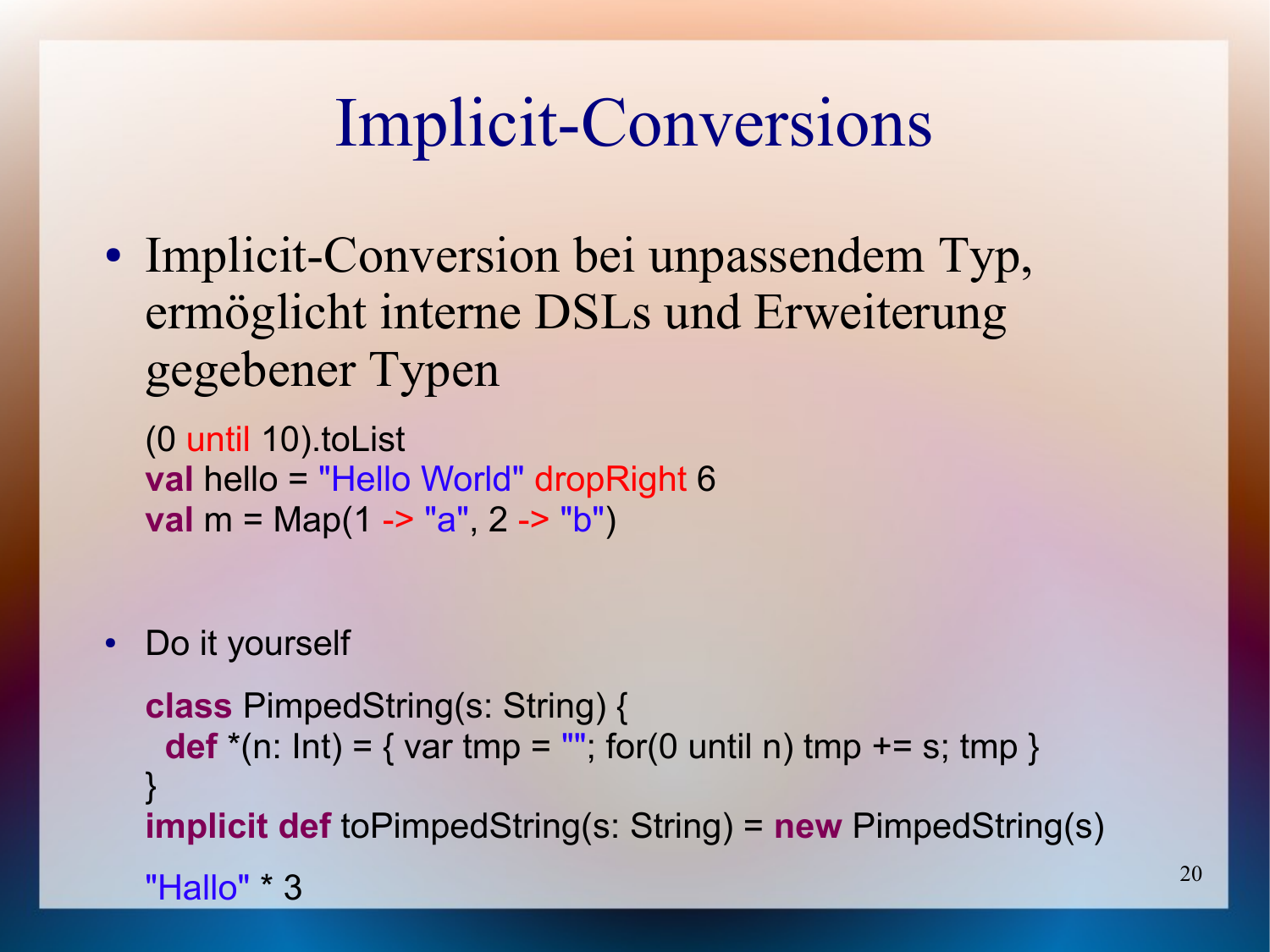#### Interne DSL – ScalaTest™

**class** StackSpec **extends** FlatSpec **with** ShouldMatchers {

```
 "A Stack" should "pop values in last-in-first-out order" in {
   val stack = new Stack[Int]
   stack.push(1)
   stack.push(2)
   stack.pop() should equal (2)
   stack.pop() should equal (1)
 }
```
}

 it should "throw NoSuchElementException if an empty stack is popped" in { **val** emptyStack = **new** Stack[String] evaluating { emptyStack.pop() } should produce [NoSuchElementException] }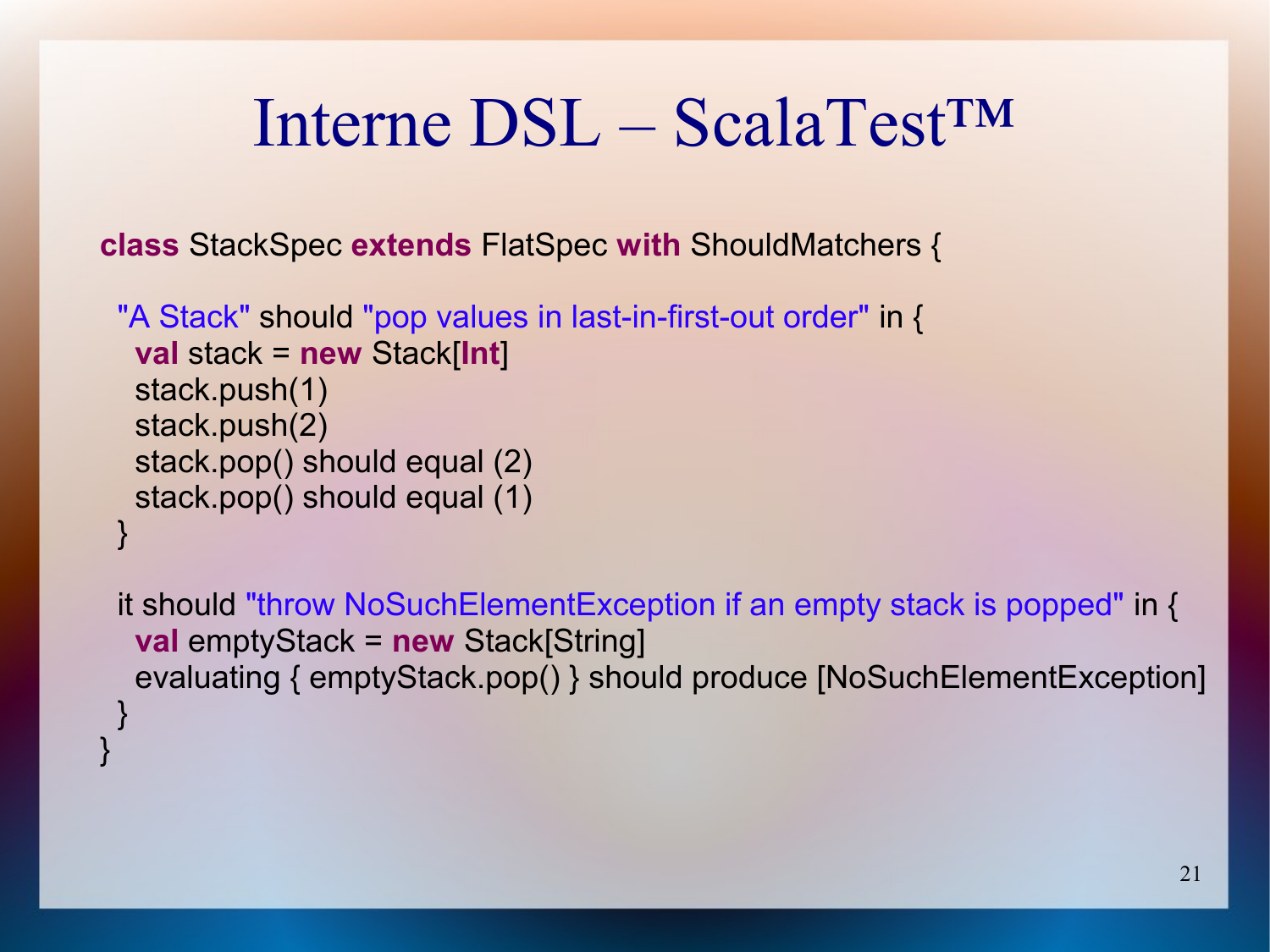#### Klassen

#### *Java*

}

```
public class Beispiel {
   private final int a;
   private final int b;
   public Beispiel(int a, int b) {
   this a = a;
    this b = b;
 }
   public int getA() {
     return a;
  }
   public int method(int x) {
    return b + x;
 }
```
*Scala*

**class** Beispiel(**val** a: **Int**, b: **Int**) { **def** method(x:  $Int$ ) =  $b + x$ }

*Verwendung*

**val** bsp =  $new$  Beispiel(3, 7) **val** a = bsp.a **val**  $b = b$ sp.method(42)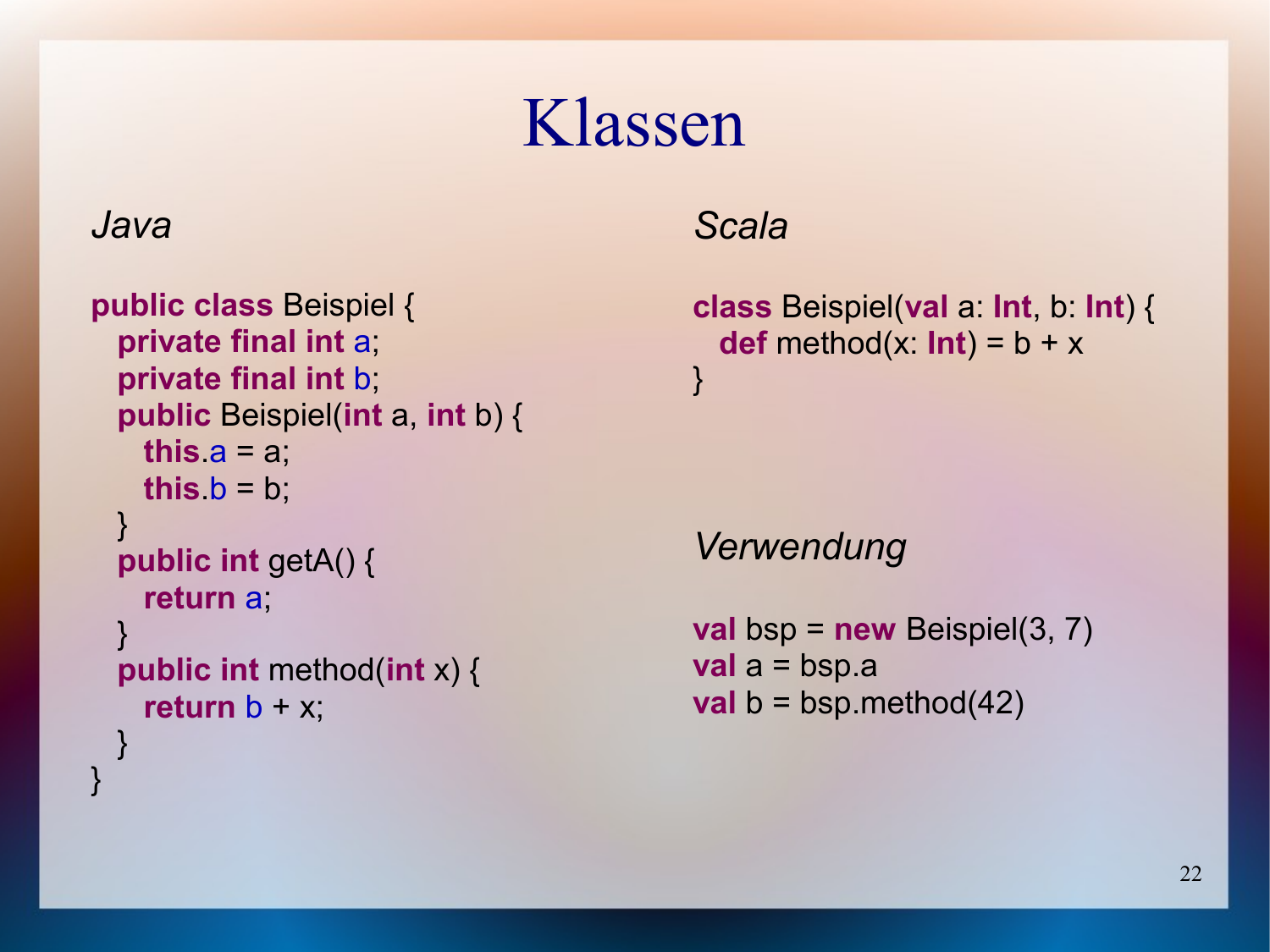# Objekte

- Scala kennt keine statischen Felder oder Methoden
- Stattdessen Objekte: Singleton-Klassen

```
object Counter {
   private var counter = 0
   def next() = {
       counter += 1counter
   }
}
```
Counter.next()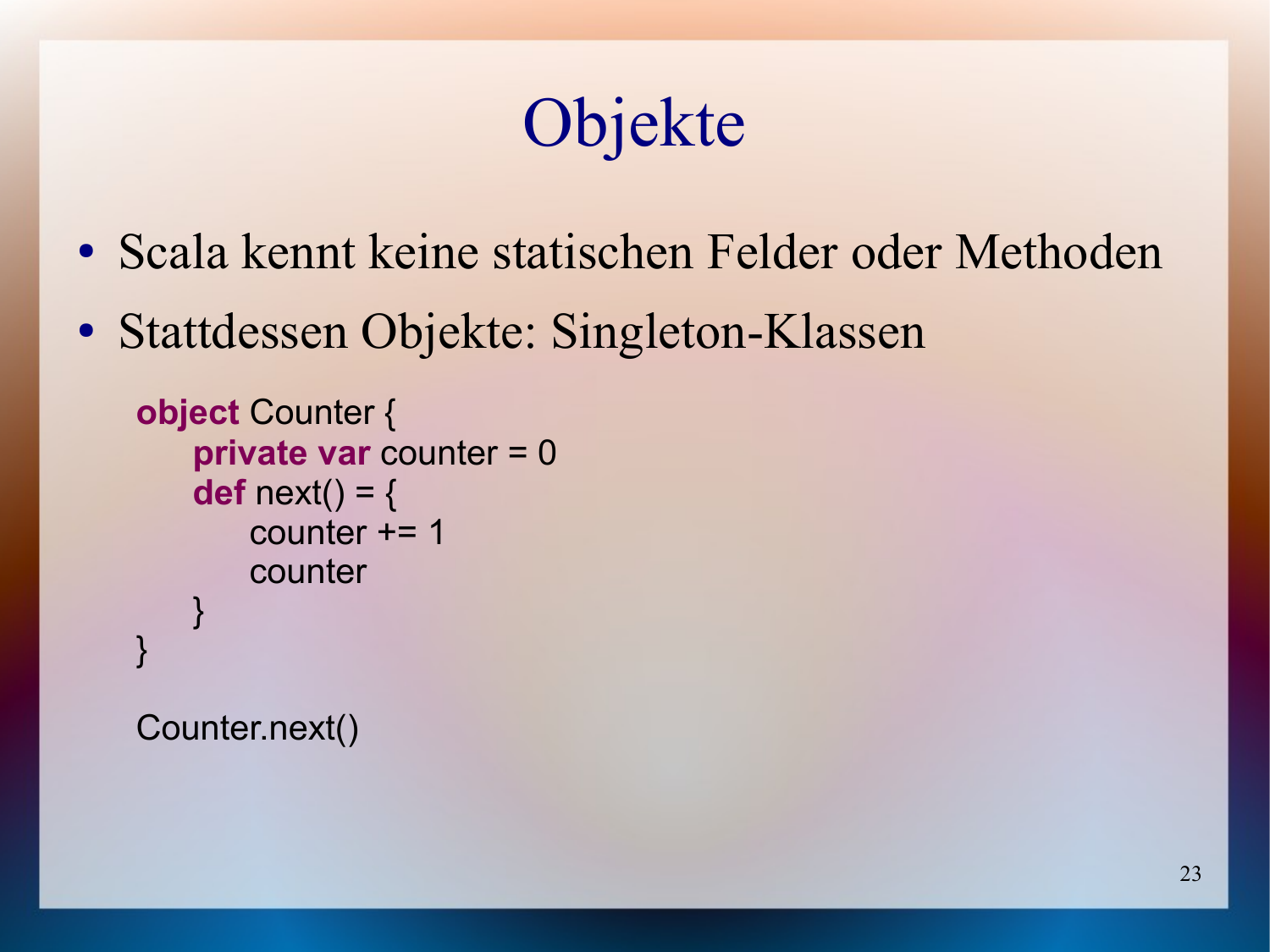# **Traits**

- Traits ähneln Javas Interfaces
- Können auch Implementierungen enthalten
- Können selbst von Klassen oder Traits erben

```
trait Trait {
   def abstractMethod(s: String): Int
   def concreteMethod(s: String) = field + s
   var field = "fields work too"
}
```
**class** Class **extends** Super **with** TraitA **with** TraitB

```
val a = new A with B with C
```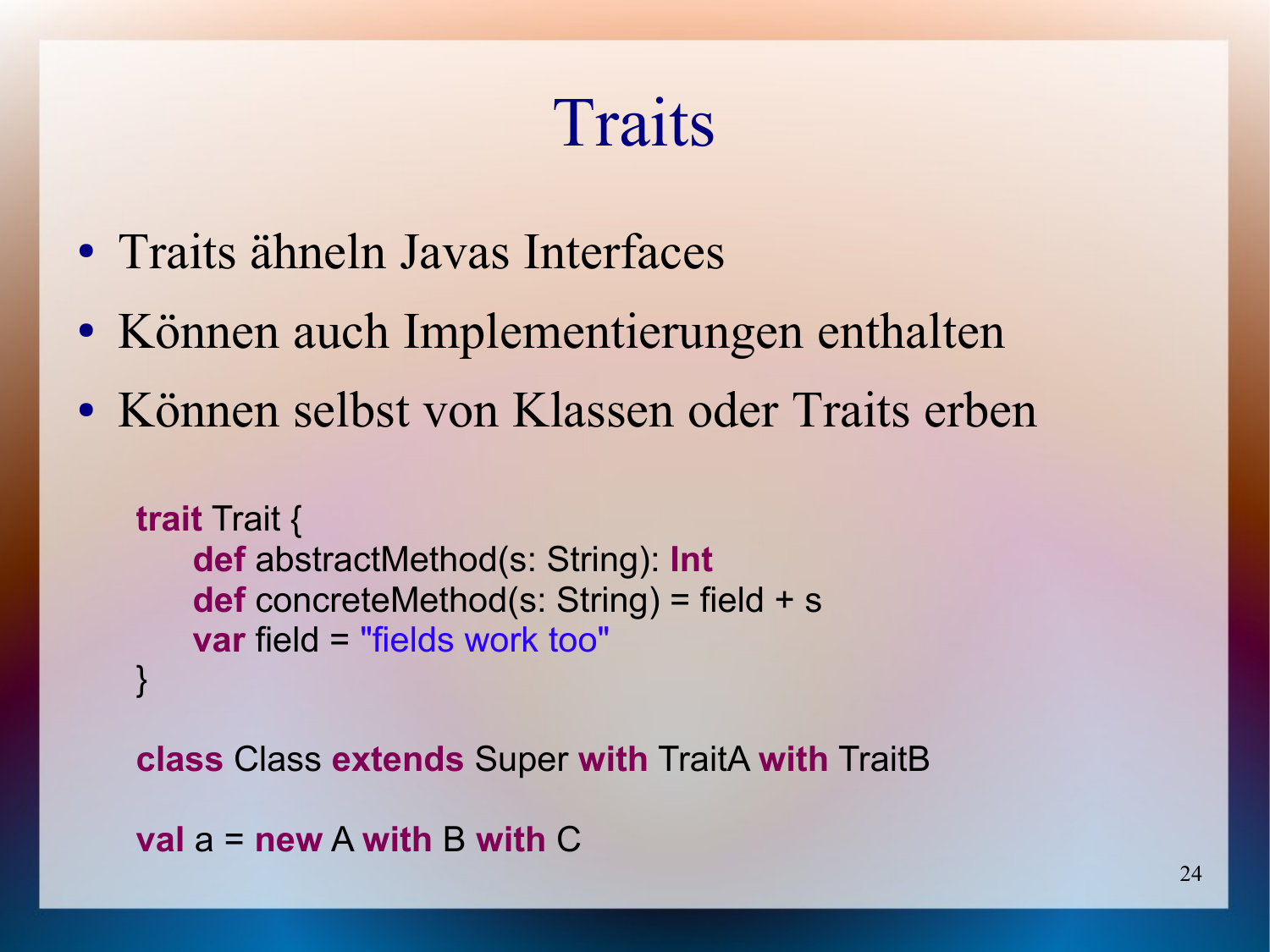#### Traits - Ableitung

• Traits können auch von Klassen ableiten

```
class Rnd {
   def supply = scala.util.Random.nextInt(10)
}
```

```
trait Doubler extends Rnd {
   override def supply = 2 * super.supply
}
```

```
trait AddTen extends Rnd {
   override def supply = 10 + super.supply
}
```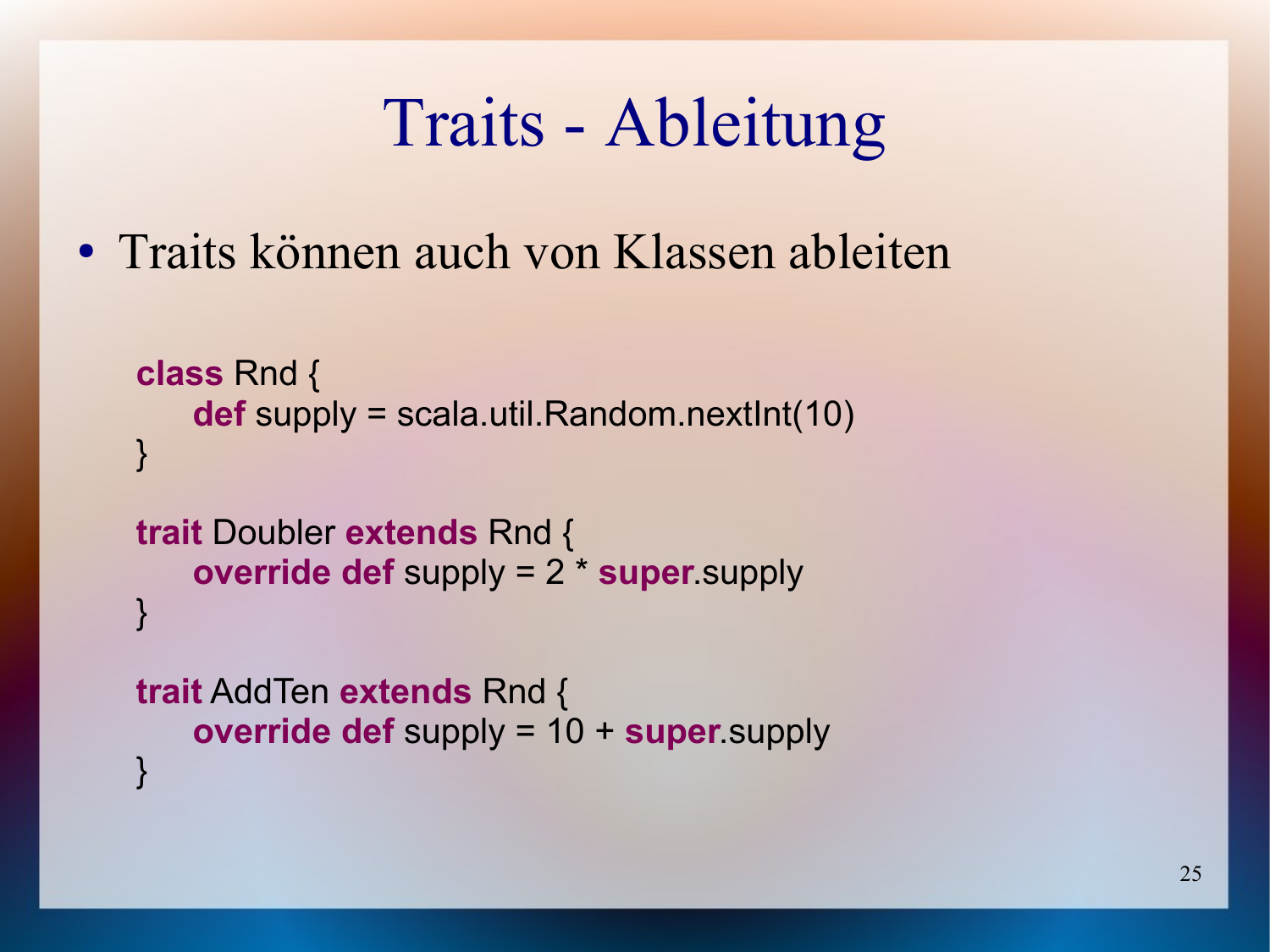#### Traits - Linearisierung

• Keine Mehrfachvererbung, sondern Linearisierung

**class** DoubleAndAddTenRnd **extends** Rnd **with** Doubler **with** AddTen **class** AddTenAndDoubleRnd **extends** Rnd **with** AddTen **with** Doubler

• Wird linearisiert zu:

DoubleAndAddTenRnd -> AddTen -> Doubler ->  $Rnd$  -> Any $Ref$  -> Any

AddTenAndDoubleRnd -> Doubler -> AddTen ->  $Rnd$  -> Any $Ref$  -> Any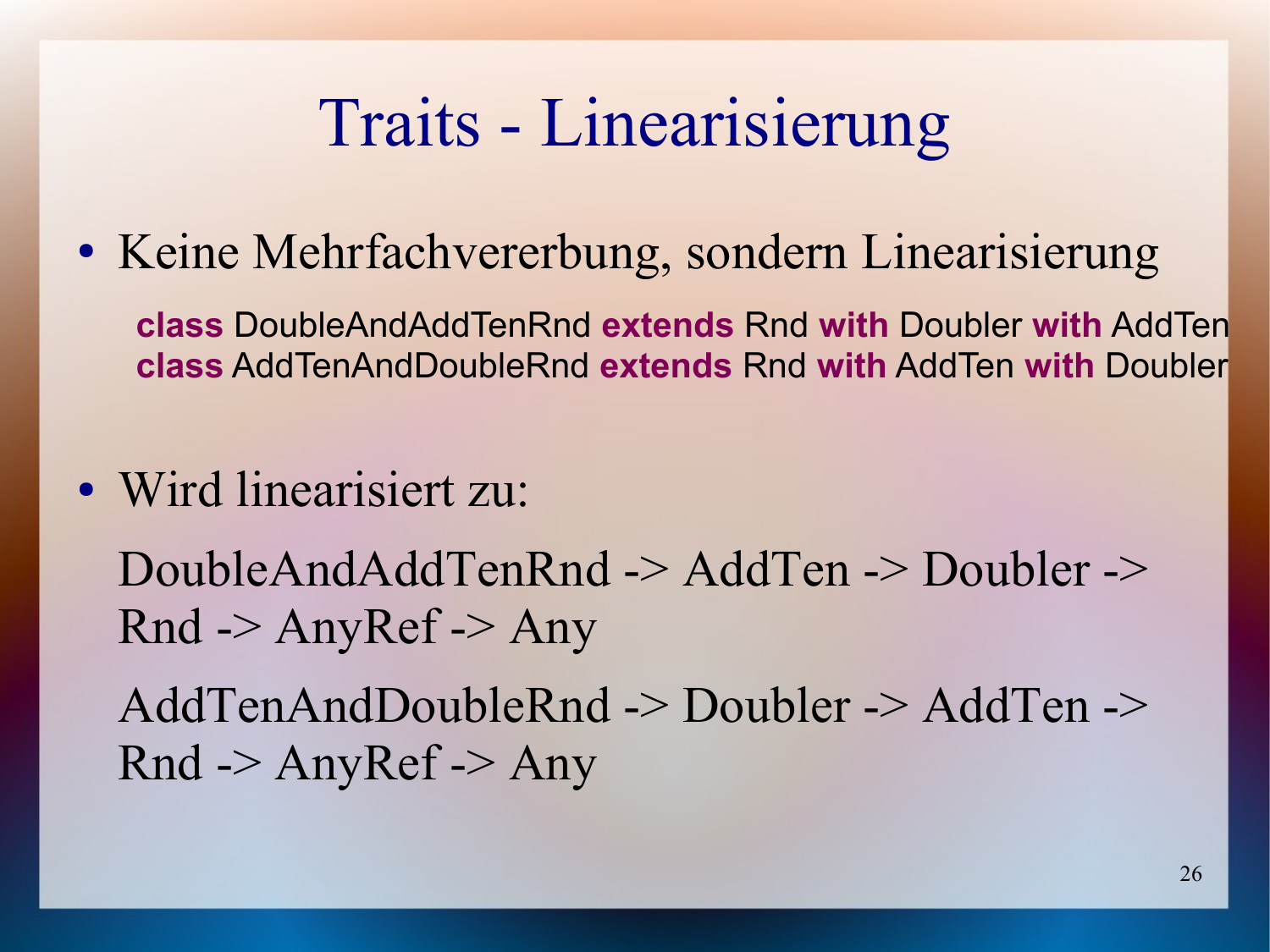#### for-Comprehensions - Transformation

• Werden vom Compiler zu Ausdrücken aus foreach, map, flatMap und filter umgewandelt

**for**( $x < -0$  until 10) print( $x$ ) (0 until 10).foreach( $x \Rightarrow$  print( $x$ ))

**for**(x <- Seq(1, 2, 3);  $y$  <- (-3 to 3); **if**  $y$  != 0) println(x  $*$   $y$ ) Seq(1, 2, 3).foreach(x =>  $(-3 \text{ to } 3)$ .filter(  $!= 0$ ).foreach(y => println(x \* y)))

**val** listOfPairs =  $for(x < -$  List(-1, 0, 1);  $y < -$  List(2, 3, 4)) **yield**  $(x, y)$ **val** listOfPairs = List(-1, 0, 1).flatMap(x => List(2, 3, 4).map(y =>  $(x, y)$ ))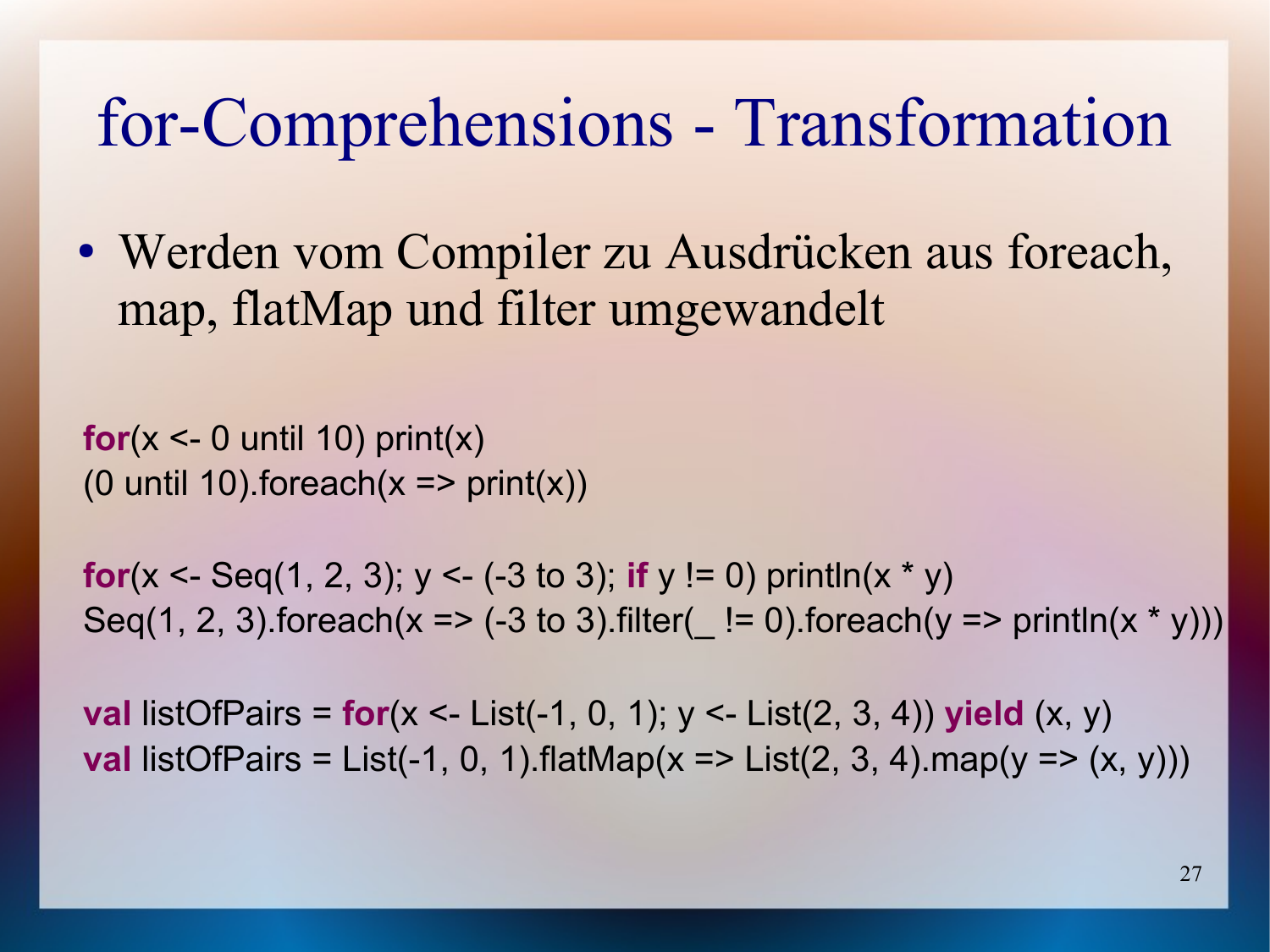#### Loan Pattern

```
def use[T <: { def close(): Unit }](resource: T)(block: T => Unit) = {
   try {
       block(resource)
   } finally {
       if(resource != null) resource.close()
    }
}
```

```
use(new FileInputStream("source")) { in =>
   use(new FileOutputStream("target")) { out =>
       val buffer = new Array[Byte](1024)
       val iterator = Iterator.continually(in.read(buffer))
       iterator takeWhile ( != -1) foreach { out.write(buffer, 0, ) }
   }
```
}